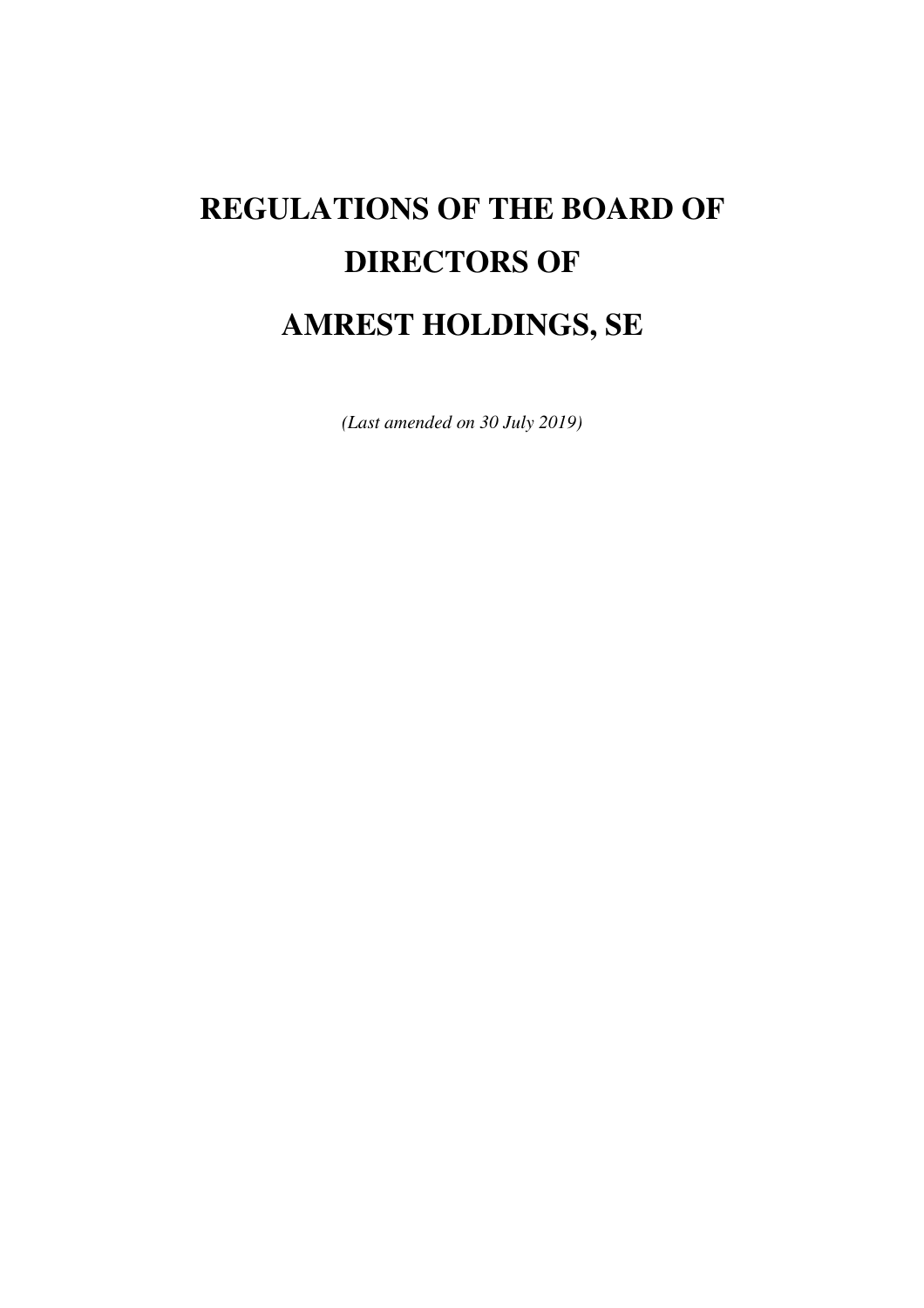# **TABLE OF CONTENTS**

| Article 1.-                                               |  |  |  |
|-----------------------------------------------------------|--|--|--|
| Article 2.-                                               |  |  |  |
| Article 3.-                                               |  |  |  |
| Article 4.-                                               |  |  |  |
|                                                           |  |  |  |
| Article 5.-                                               |  |  |  |
| Article 6.-                                               |  |  |  |
|                                                           |  |  |  |
| Article 7.-                                               |  |  |  |
| Article 8.-                                               |  |  |  |
| Article 9.-                                               |  |  |  |
| Article 10.-                                              |  |  |  |
|                                                           |  |  |  |
|                                                           |  |  |  |
|                                                           |  |  |  |
|                                                           |  |  |  |
|                                                           |  |  |  |
| CHAPTER I. INTERNAL POSITIONS ON THE BOARD OF DIRECTORS 8 |  |  |  |
| Article 14.-                                              |  |  |  |
|                                                           |  |  |  |
|                                                           |  |  |  |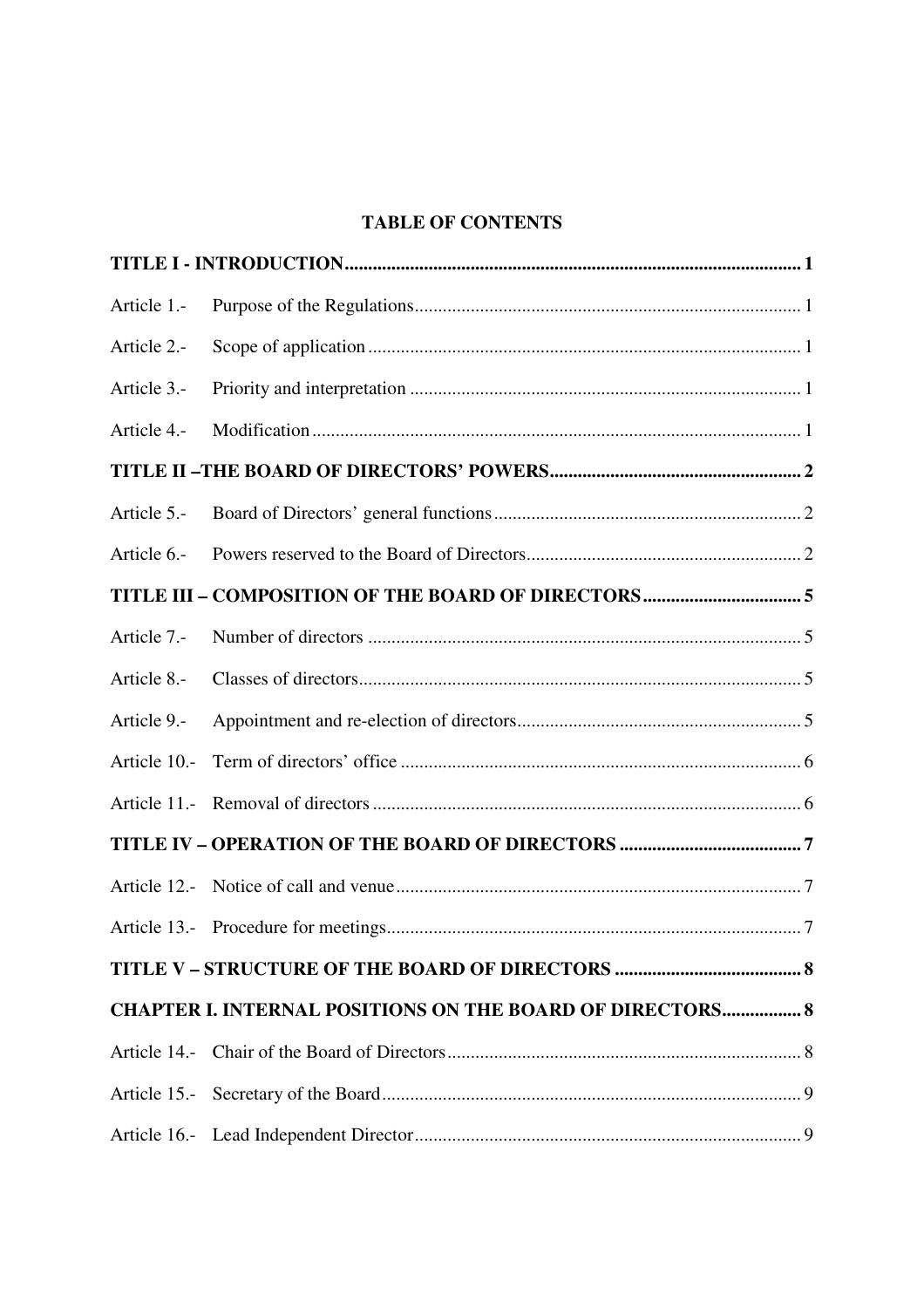| TITLE IX - APPROVAL, DISCLOSURE AND EFFECTIVE TERM  20 |  |
|--------------------------------------------------------|--|
|                                                        |  |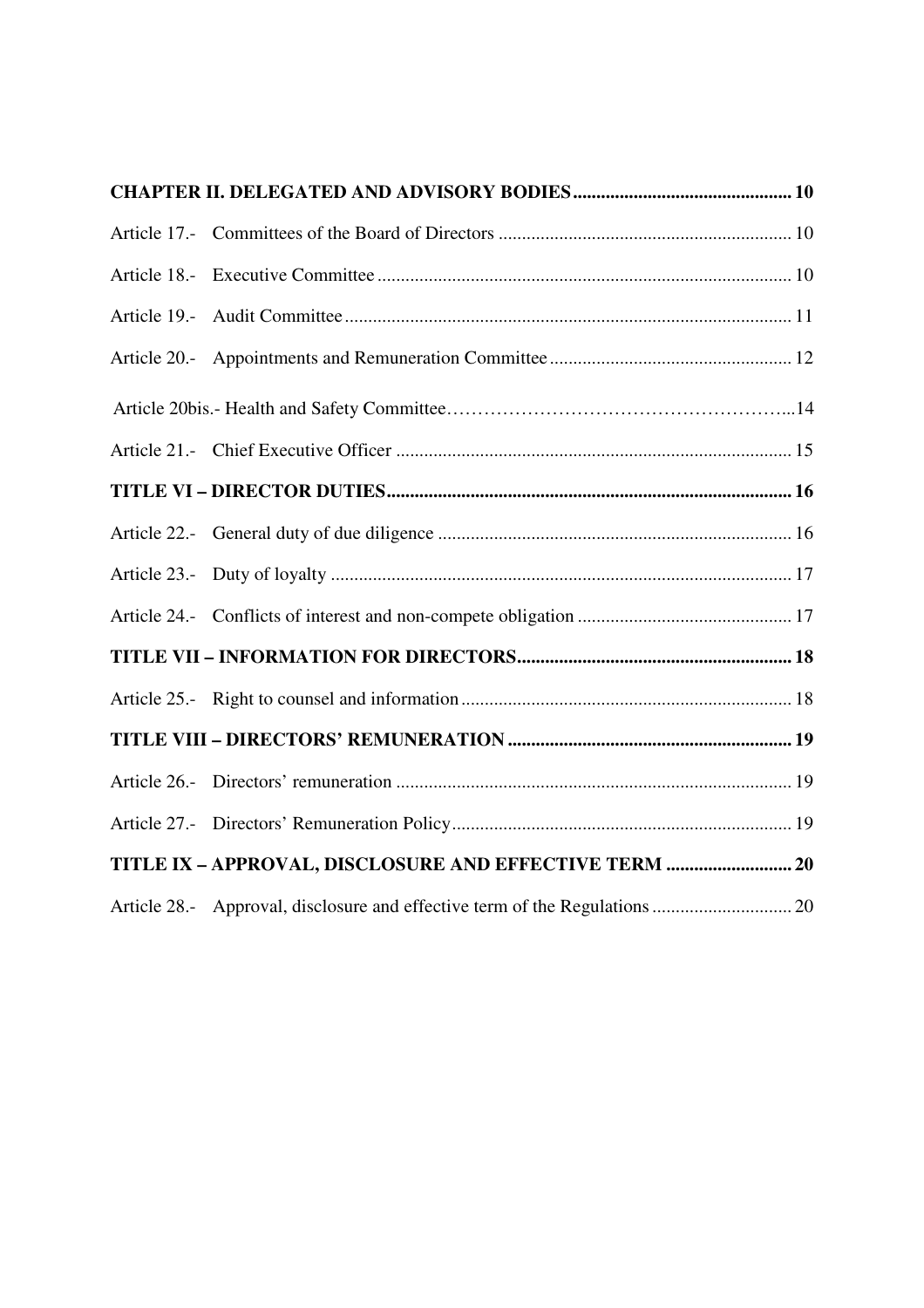# **TITLE I - INTRODUCTION**

#### **Article 1.- Purpose of the Regulations**

- 1. These Regulations are approved by the Board of Directors of AmRest Holdings, SE (the "**Company**"). Their purpose is to specify the Board of Directors' principles for action, the basic rules of its organisation and functioning and the rules of conduct for its members. The Regulations seek to achieve the greatest transparency, effectiveness, motivation, supervision and control in the Board's management and representation functions regarding the corporate interests.
- 2. These Regulations have been drafted in accordance with the good governance recommendations recognised generally in international markets.

#### **Article 2.- Scope of application**

- 1. These Regulations apply to the Board of Directors, its representative decision-making bodies (whether constituted by one or more people), its internal committees, as well as to all the members that make up those bodies.
- 2. The persons to whom these Regulations apply will have the duty to get to know them, comply with them, and enforce them. For this purpose the Secretary of the Board shall provide them with a copy, notwithstanding their publication on the Company's corporate website.

# **Article 3.- Priority and interpretation**

- 1. These Regulations further develop and supplement, and should be interpreted in accordance with the applicable provisions, the law and Statute applicable to the Board of Directors, which prevail in the event of any conflict with the provisions set forth herein.
- 2. As a general rule, the Secretary of the Board of Directors, following consultation with the Chair should the Secretary consider it necessary, is responsible for resolving queries arising from the application of these Regulations pursuant to the general criteria of interpretation of the law.
- 3. Notwithstanding the foregoing, directors may submit their queries to the Board of Directors for its opinion, which will prevail.

#### **Article 4.- Modification**

- 1. Reform of the present Regulations must be initiated by the Chair of the Board, the Audit Committee or one third of the Board members. The proposed modification must include a report justifying the reform.
- 2. The proposed modifications must be informed by the Audit Committee, unless the Audit Committee initiated the proposal.
- 3. Modifications to the Regulations must be assented to by the majority of the Board of Directors' members.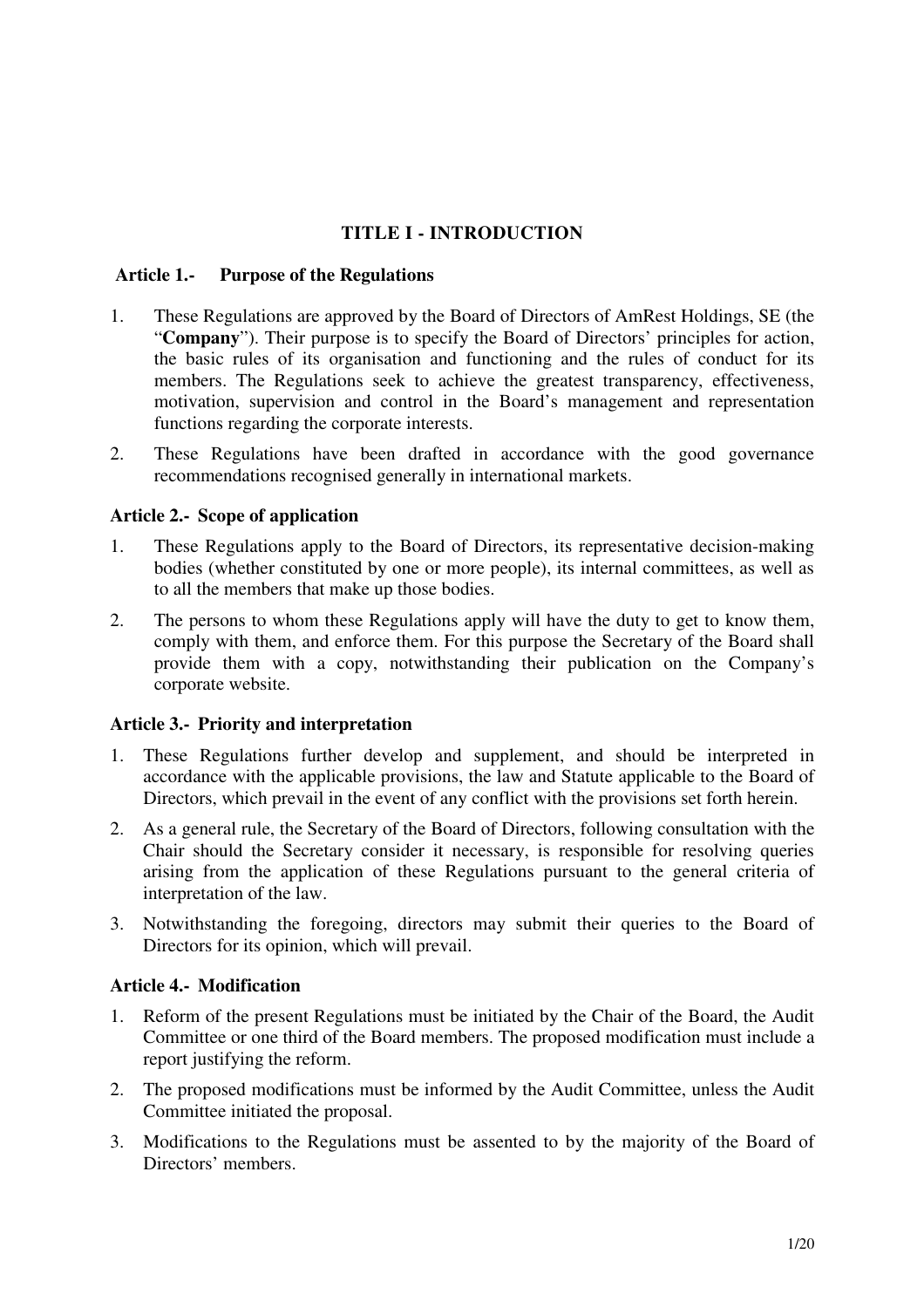#### **TITLE II –THE BOARD OF DIRECTORS' POWERS**

#### **Article 5.- Board of Directors' general functions**

- 1. Except for those matters reserved by law or the Statute to the competence of the General Shareholders' Meeting, the Board of Directors is the Company's supreme decisionmaking body.
- 2. The Board of Directors must perform its duties with unity of purpose and independent judgement, treating all shareholders in the same position equally. It should be guided, at all times, by the Company's best interests, understood as the creation of a profitable business that promotes its sustainable success over time, while promoting its continuity and maximising its economic value.
- 3. Furthermore, the Board of Directors shall ensure that the Company: complies with all applicable laws and regulations in its dealings with stakeholders; fulfils its obligations and contracts in good faith; acts based on ethics; respects the customs and good practice of the industries and territories in which it operates; and observes any additional principles of social responsibility that it may have voluntarily accepted.
- 4. The Board of Directors shall be responsible for the governance, management and administration of the Company's business and interests in all aspects not specifically reserved by law to the competence of the General Shareholders' Meeting. This notwithstanding, it will generally entrust the management of the Company's day-to-day affairs to the management team, and concentrate its activities on supervising and considering any affairs that are particularly important to the Company. Despite this, all powers established as not delegable by law or the Regulations of the Board of Directors will be reserved to, and dealt with directly by, the Board of Directors.
- 5. The Board of Directors also exercises the Company's organic representation in the terms established by law and the Statute. Should the Board delegate or assign this power of representation to one or several directors, the director(s) must notify the Board of any actions taken in exercise of the power that go beyond the ordinary administration.

#### **Article 6.- Powers reserved to the Board of Directors**

Notwithstanding the powers of representation and execution granted to the Chair in the Statute and any powers of attorney or delegations granted directly by the Company, the following powers shall be within the exclusive authority of the Board of Directors:

- 1. Call the General Shareholders' Meeting, prepare the agenda, and approve any proposals that directors submit for its consideration.
- 2. Prepare the Company's Annual Accounts and Management Report and those of its consolidated tax group and submit them to the General Shareholders' Meeting.
- 3. Approve the policies and general strategies of the Company and of the group of companies of which the Company is the parent (the "**Group**"), such as:
	- The Group's strategic plan (and its term), management objectives and annual budgets;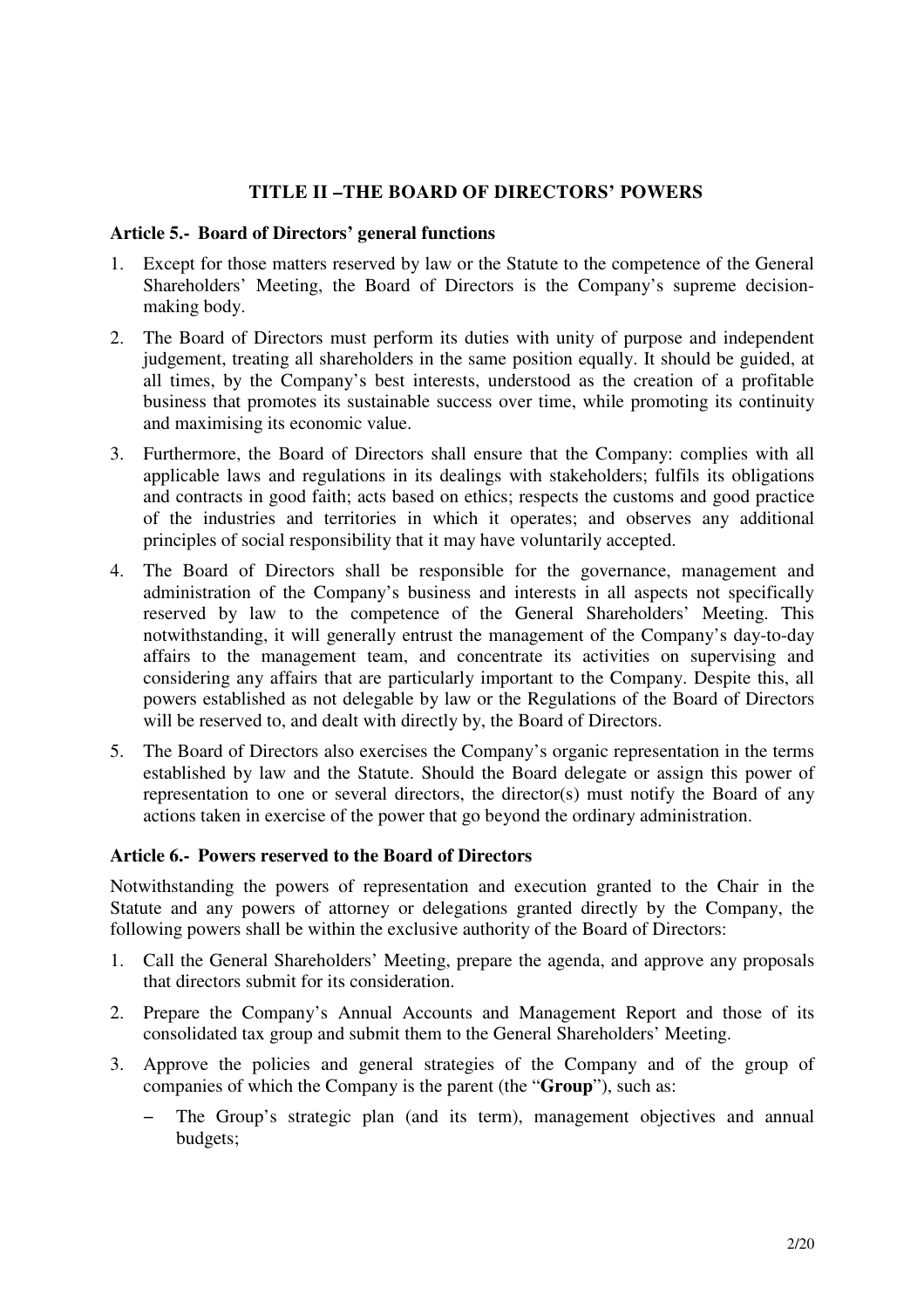- − The investment (including the financial ones) and financing policy;
- − The conflict of interest policy;
- − The corporate governance policy;
- The senior management remuneration policy;
- The powers of attorney policy;
- − The control and risk management policy, including taxation, and supervision of the internal information and control systems;
- The dividend policy, as well as the treasury stock policy and, especially, its limits;
- The definition of the corporate group's structure, of which the Company is the parent; and
- − The Company's tax planning strategy.
- 4. Adopt the following decisions regarding appointments and remuneration:
	- − Appoint directors in the event of vacancies, until the General Shareholders' Meeting next meets;
	- − Appoint and remove the Chair, Secretary and Vice-Secretary of the Board of Directors and the directors who are to sit on the different Committees contemplated in these Regulations;
	- − Appoint and remove the Chief Executive Officers, and assign and revoke any other executive duties in respect of a Board member;
	- − Determine directors' remuneration for the performance of their duties, including those within the statutory framework and the ceiling set by the General Shareholders' Meeting;
	- − Define Executive Directors' remuneration package, for performance of their executive duties, in accordance with the Statute and the directors' remuneration policy, and approve the remaining terms and conditions of their contracts;
	- Appoint and dismiss senior managers who directly report to the Board or its members, and establish the basic conditions of their contracts, including their remuneration and powers.
- 5. Oversee the effective operation of the committees and the actions of the delegated bodies and the designated executives.
- 6. Oversee the process for preparing and disclosing mandatory financial information and the management report, which shall include, when applicable, mandatory non-financial information.
- 7. Approve the financial information, which the Company, being listed, must periodically disclose to the public.
- 8. Approve the following investments and transactions, except when the General Shareholders' Meeting is responsible for such approval, and without prejudice of the Board's ability of delegation and substitution: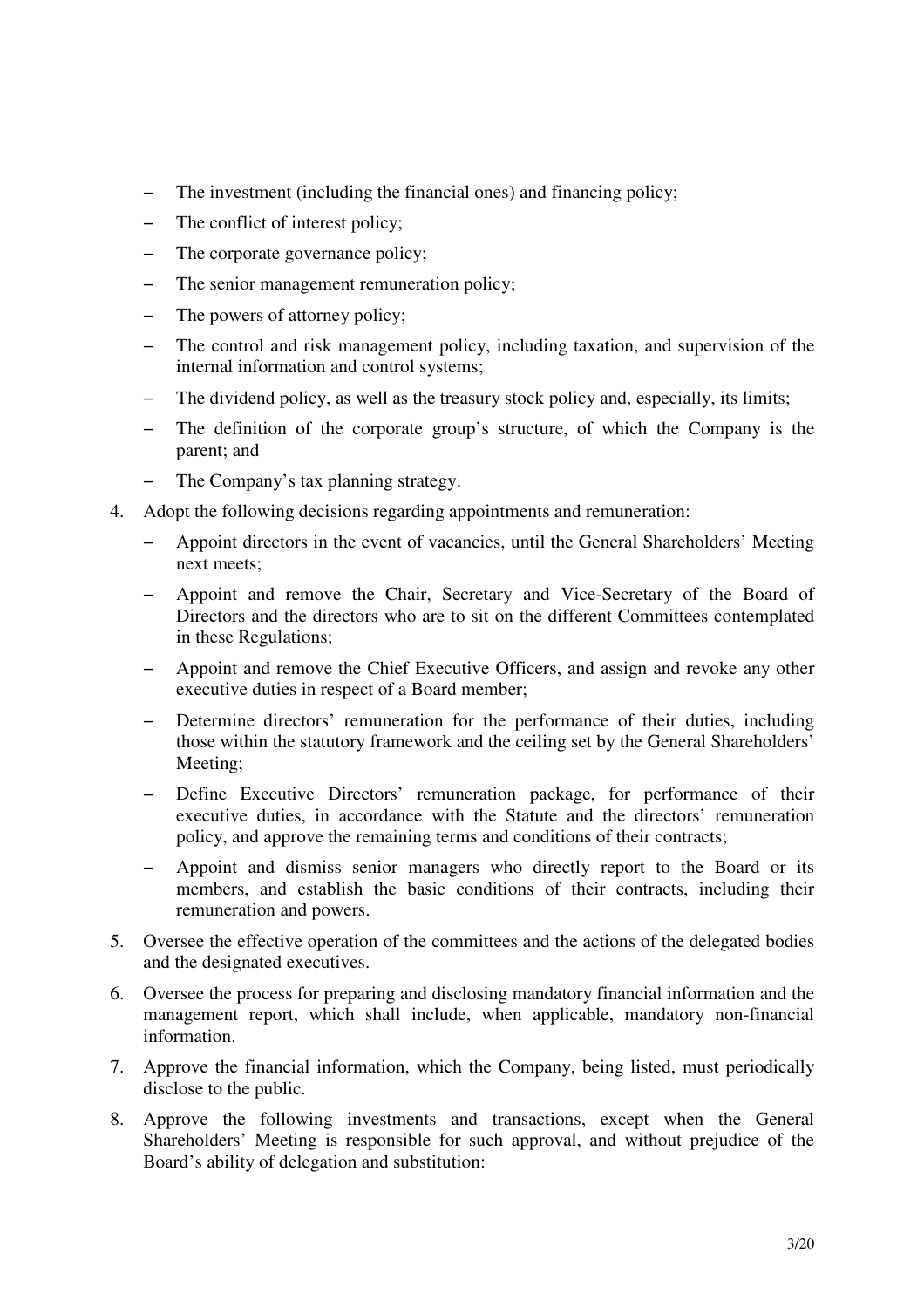- Incorporation of companies and entities or initial acquisition of stakes in existing companies or entities, contribution and donation to foundations, or other contributions of any nature to any person or entity not included in the Group.
- − Creation or acquisition of shareholdings in special purpose entities, or those registered in countries or territories considered tax havens, as well as any other transactions or operations of a similar nature whose complexity might impair the Company's transparency and that of its group.
- − Mergers, takeovers, demergers, disposal of assets and liabilities or concentrations of strategic importance in which any relevant company, in which any of the group's companies holds a direct stake, is interested.
- Transactions related to the trademarks owned by the Group, or by third parties managed by the Group; management of the franchise and master franchise agreements of the Group; advice and support to investee companies or those companies with which the Company cooperates by virtue of contractual relationships such as franchise and similar agreements.
- Sale of shares in companies or other fixed assets.
- − Issue of bonds and other securities, according to the laws and Statute.
- Any investments or transactions, which due to their amount or special features, are of strategic importance or pose special tax risks. In particular, any transaction the amount of which exceeds 10% of the consolidated net equity according to the last approved financial statements, or any transaction which represents an indebtedness of the Group with an amount of 10 million euros or more.
- Any transactions related to real estate properties (sale and purchase, lease or any other way of transfer), carried out by the Company or any Group's entity, other than following the development of the ordinary business of the Company.
- Signing of long-term commercial, industrial or financial agreements and joint ventures of strategic importance for the group.
- 9. Prepare any kind of report, as may be required by law of the Board of Directors, provided the operation to which the report refers cannot be delegated.
- 10. Exercise the powers delegated by the General Shareholders' Meeting, unless the Board has been expressly authorised to subdelegate them.
- 11. On a case-by-case and exceptional basis, waive obligations arising from the duty of loyalty set forth in the law and the Company's internal regulations.
- 12. Decide on any other item or matter exclusively reserved in these Regulations for approval by the Board of Directors.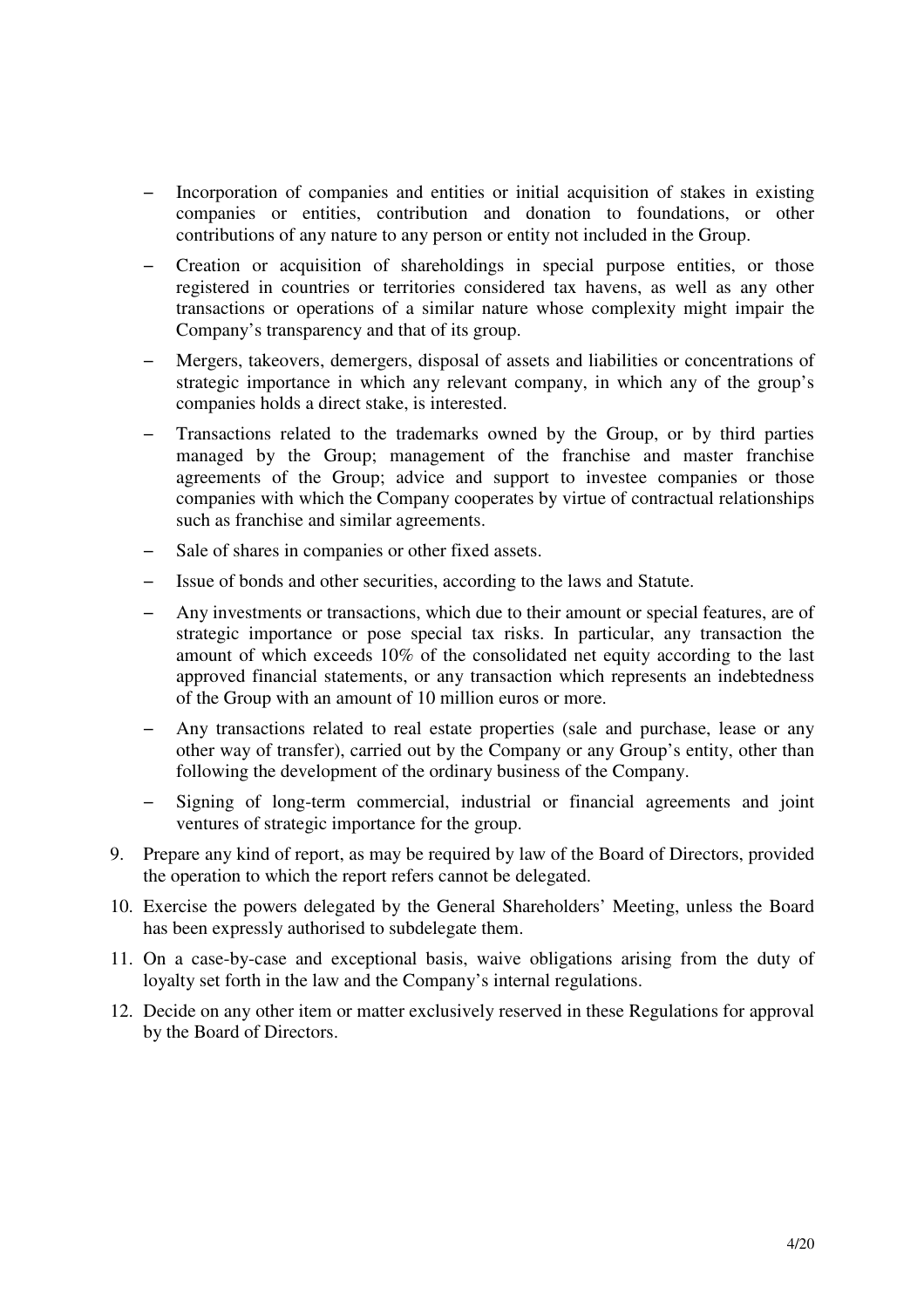### **TITLE III – COMPOSITION OF THE BOARD OF DIRECTORS**

#### **Article 7.- Number of directors**

- 1. In accordance with what is set out in the Statute, the Board of Directors will be comprised of at least five and, at most, fifteen members.
- 2. The Board will propose, to the General Shareholders' Meeting, the number of directors that it deems most appropriate to ensure proper representation and effective functioning of the Board based on the Company's existing circumstances and the terms set out in the Statute.

#### **Article 8.- Classes of directors**

- 1. Directors who perform management duties within the Company or its group, whatever the legal relationship they maintain, will be deemed executive directors.
- 2. All other Company directors, whether proprietary, independent, or other external directors, shall be deemed non-executive directors, in accordance with the law and other applicable regulations.
- 3. The Board of Directors will endeavour to ensure that the number of executive directors is the minimum necessary, taking into account the group's complexity, the percentage of interest held by executive directors in the Company's share capital, and that one third of the members of the Board of Directors are independent directors. The relationship between the number of proprietary directors and the number of independent directors will attempt to reflect, as far as possible, the ratio of the Company's voting share capital represented by proprietary directors to the rest of the share capital.
- 4. The Board of Directors will justify each director's position at the General Shareholders' Meeting at which their appointment is to be made or ratified. Such position will be maintained or, where applicable, modified annually in the Annual corporate governance report, after being verified by the Appointments and Remunerations Committee.

#### **Article 9.- Appointment and re-election of directors**

- 1. Directors will be appointed by the General Shareholders' Meeting or by the Board of Directors pursuant to the law.
- 2. The proposals for the appointment and re-election of directors submitted by the Board of Directors for consideration by the General Shareholders' Meeting, and the Board of Directors' decisions in the exercise of its legally-assigned power to make interim appointments to fill vacancies, shall be preceded by the following documents:
	- (a) The Appointments and Remuneration Committee's proposal, for independent directors;
	- (b) A preliminary report from such Committee, for all other directors.
- 3. Any director may request the Appointments and Remunerations Committee to take potential candidates into consideration to fill director vacancies should they deem them suitable.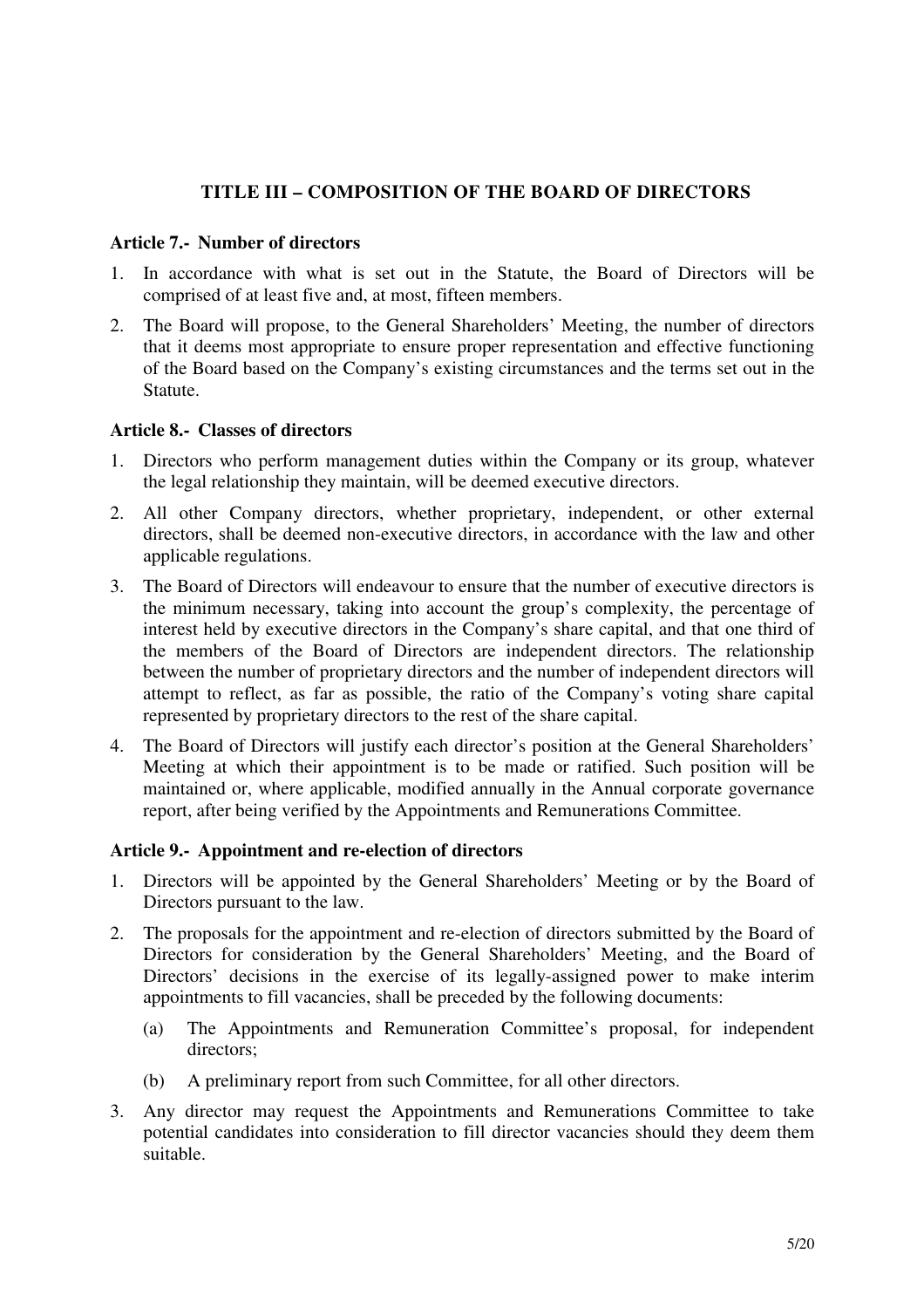- 4. If the Board of Directors deviates from the recommendations made by the Appointments and Remunerations Committee, it must give reasons for doing so and record the reasons in the minutes.
- 5. The proposal must be accompanied by an explanatory report prepared by the Board, evaluating the competency, experience and merits of each candidate proposed, which will be added to the General Shareholder's Meeting minutes or those of the Board.
- 6. If the vacancy arises once the General Shareholders' Meeting has been called and before it is held, the Board of Directors may appoint a director until the next General Shareholders' Meeting is held.
- 7. The proposal of the representative, who is a natural person, of a corporate director must be subject to a report prepared by the Appointments and Remunerations Committee.

#### **Article 10.- Term of directors' office**

Directors will exercise their office for a four-year term, and may be re-appointed for one or more additional periods of the same maximum duration. Once the period has expired, the appointment will be terminated when the next General Shareholders' Meeting is held, or when the legal period for holding the Meeting that must approve the previous year's annual accounts has elapsed.

#### **Article 11.- Removal of directors**

- 1. Directors will be terminated from their position when: so decided by the General Shareholders' Meeting, they notify the Company of their resignation and at the expiration of the period for which they were appointed. The effective date of termination in this last case shall be the date of the first General Shareholders' Meeting.
- 2. Directors shall make their position available to the Board of Directors and formalise, if the Board considers it appropriate, the relevant resignation in the following cases: (a) when they cease to hold the executive positions to which their appointment as director was associated; (b) when they are involved in any of the situations deemed to be incompatible or prohibited according to law; (c) when they have committed a serious violation of their obligations as director; or (d) when remaining on the Board may endanger the Company's interests, negatively affect the Board's credit or reputation, or when the reasons for which they were appointed disappear (for example when proprietary directors transfer or reduce their shareholding in the Company); in this regard, directors must inform the Board of any criminal charges brought against them and the progress of any subsequent trial.
- 3. The Board will not propose the removal of any independent director before the expiry of their tenure as mandated by the Statute, except where they find just cause, based on a previous report from the Appointments and Remuneration Committee. In particular, just cause will be presumed to exist when: directors take up new posts or responsibilities that prevent them from allocating sufficient time to their work as a Board member, are in breach of their fiduciary duties, or fall under one of the disqualifying grounds for classification as independent established in the applicable legislation.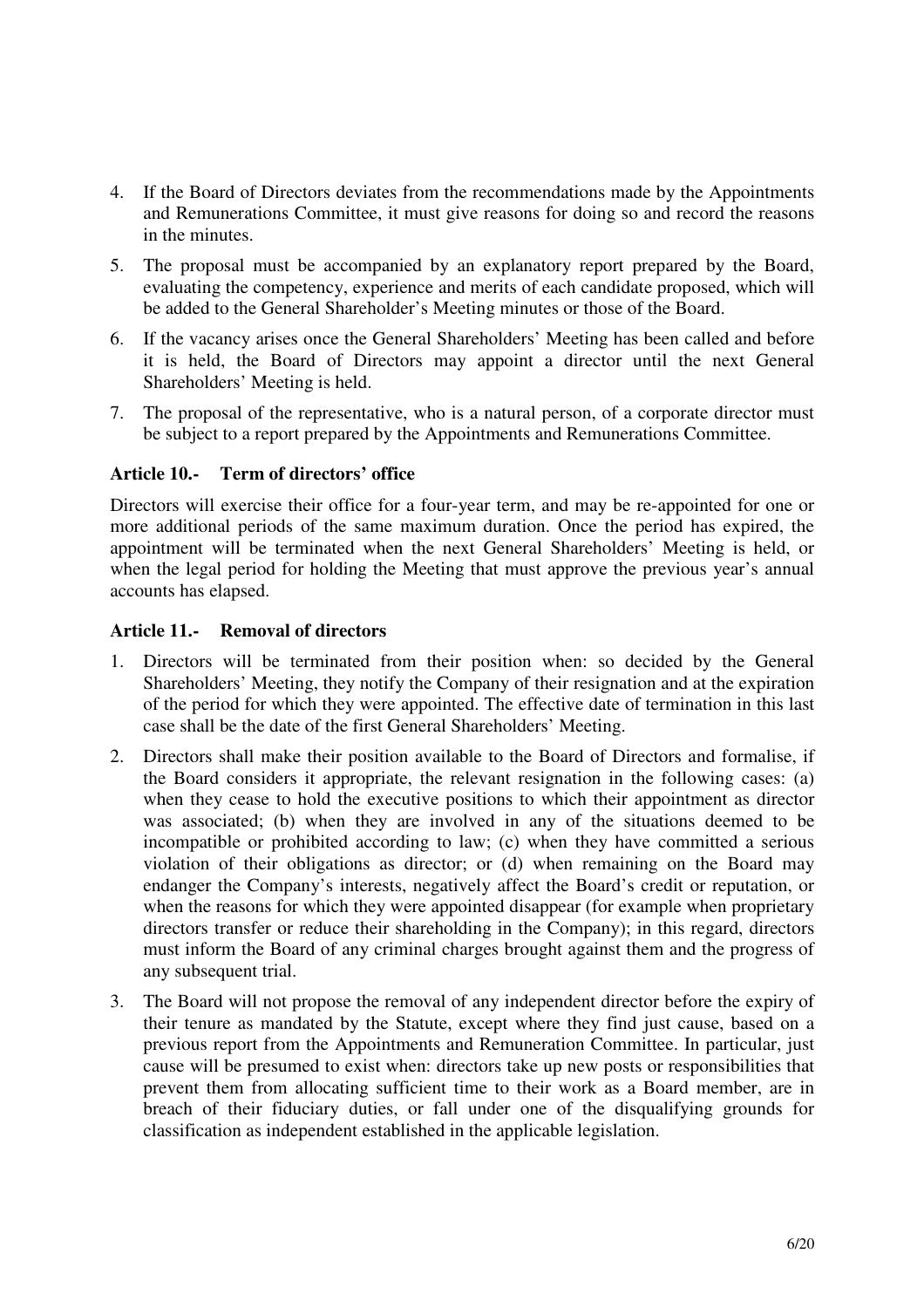The removal of independent directors may also be proposed when a takeover bid, merger or similar corporate transaction alters the Company's capital structure, provided the changes to the structure of the Board of Directors promotes the proportionality criterion set out in the good governance recommendations adopted by the Company.

# **TITLE IV – OPERATION OF THE BOARD OF DIRECTORS**

#### **Article 12.- Notice of call and venue**

- 1. The Board will meet at least once quarterly and as well as whenever a meeting is called by: the Chair or Acting Chair, the majority (at least a third) of the directors, or the lead independent director, should one exist. Should a lead independent director exist, the meeting must be called by order of the Chair or the lead independent director.
- 2. If, after requesting the Chair to convene a meeting no such meeting is called within a month and no justified reason is provided, one third of the members of the Board of Directors may call a Board meeting to be held in the municipal area of the Company's registered office, indicating the agenda items.
- 3. As an exception, provided no directors object, the Board may adopt written resolutions, without meeting. In this case, directors may send their votes and any comments they wish to be recorded in the minutes by e-mail.
- 4. The Board may meet simultaneously in separate assembly halls, so long as audiovisual and telephone equipment is provided to ensure real-time inter-communication and interactivity and, consequently guarantee the meeting's continuity. In this case, the communication system will be stated in the call of the meeting and, if appropriate, the places where the necessary technical equipment for attending and participating in the meeting will be made available. The resolutions will be deemed adopted at the place where the Chair is located.
- 5. The call of the ordinary sessions shall be carried out using any written means, including email, directed personally to each director with, at least, three working days' advance notice. This shall contain the agenda, which shall clearly indicate the items.
- 6. Meetings will normally be held at the registered office, but may be held anywhere else as decided by the Chair and indicated in the call of the meeting.

#### **Article 13.- Procedure for meetings**

- 1. Board meetings shall be quorate when attended, in person or by proxy, by more than one half of its members.
- 2. Notwithstanding the foregoing, the Board shall also be quorate without prior notice of call, when the totality of its members attend the meeting, whether in person or represented.
- 3. Directors should attend the sessions held in person. When this is impossible for them, they may, using any written means including email and for that session alone, delegate their representation to another director, with the appropriate instructions. This representation will be notified to the Chair or to the Secretary of the Board of Directors.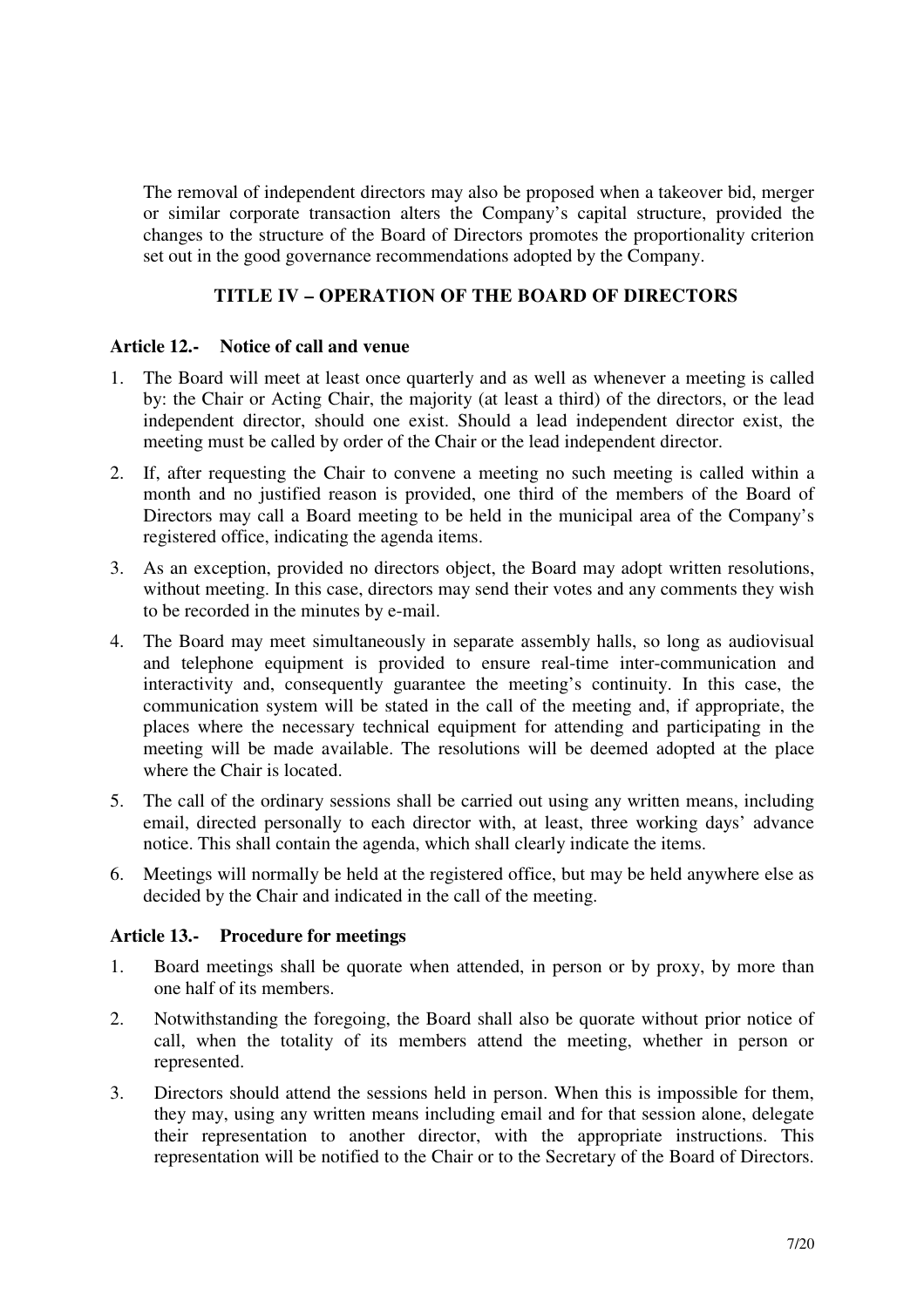A single director may hold several representations. Non-executive directors may only delegate their representation to another non-executive director.

- 4. Unless the law, the Statute or these Regulations specifically require a supermajority, resolutions will be adopted by an absolute majority of the directors that are present. In case of a tie, the Chair shall have the deciding vote.
- 5. When directors cannot exercise the right to vote upon a matter due to prohibition by law or the Statute, the quorum of attendance for the Board sessions will be reduced by the number of directors affected by the prohibition, and the majority necessary to adopt a resolution will be calculated on the basis of the quorum so reduced.
- 6. Exceptionally, for reasons of urgency, the Chair may submit decisions or resolutions that were not on the meeting agenda to the Board of Directors for approval, in which case the majority of directors present must provide prior consent to their inclusion on the agenda, which must be duly recorded in the meeting minutes.

# **TITLE V – STRUCTURE OF THE BOARD OF DIRECTORS**

#### **Chapter I. Internal positions on the Board of Directors**

#### **Article 14.- Chair of the Board of Directors**

- 1. The Chair of the Board of Directors shall be responsible, among others, for the following:
	- (a) To institutionally represent the Company and its group, notwithstanding the powers corresponding to the Board of Directors in this area.
	- (b) To ensure legitimacy in the Board's decision-making procedures and control that sufficient powers have been delegated to the management team.
	- (c) To ensure that the Board has a central and constructive position in the development and determination of the strategies and the global commercial objectives of the group.
	- (d) To call Board of Directors' meetings, establish the items on the agenda, and lead their functioning, promoting the regularity and frequency of its meetings.
	- (e) To verify that the Board's agenda items take into account those matters relevant for the Company and its group, as well as the directors' concerns.
	- (f) To facilitate the effective contribution of the non-executive directors and the constructive relationship between them and the executive directors, as well as enabling the directors' involvement generally.
	- (g) To ensure that the Board receives precise, relevant and clear information about the functioning, objectives, strategies and results of the group and about the matters reserved to it for decision.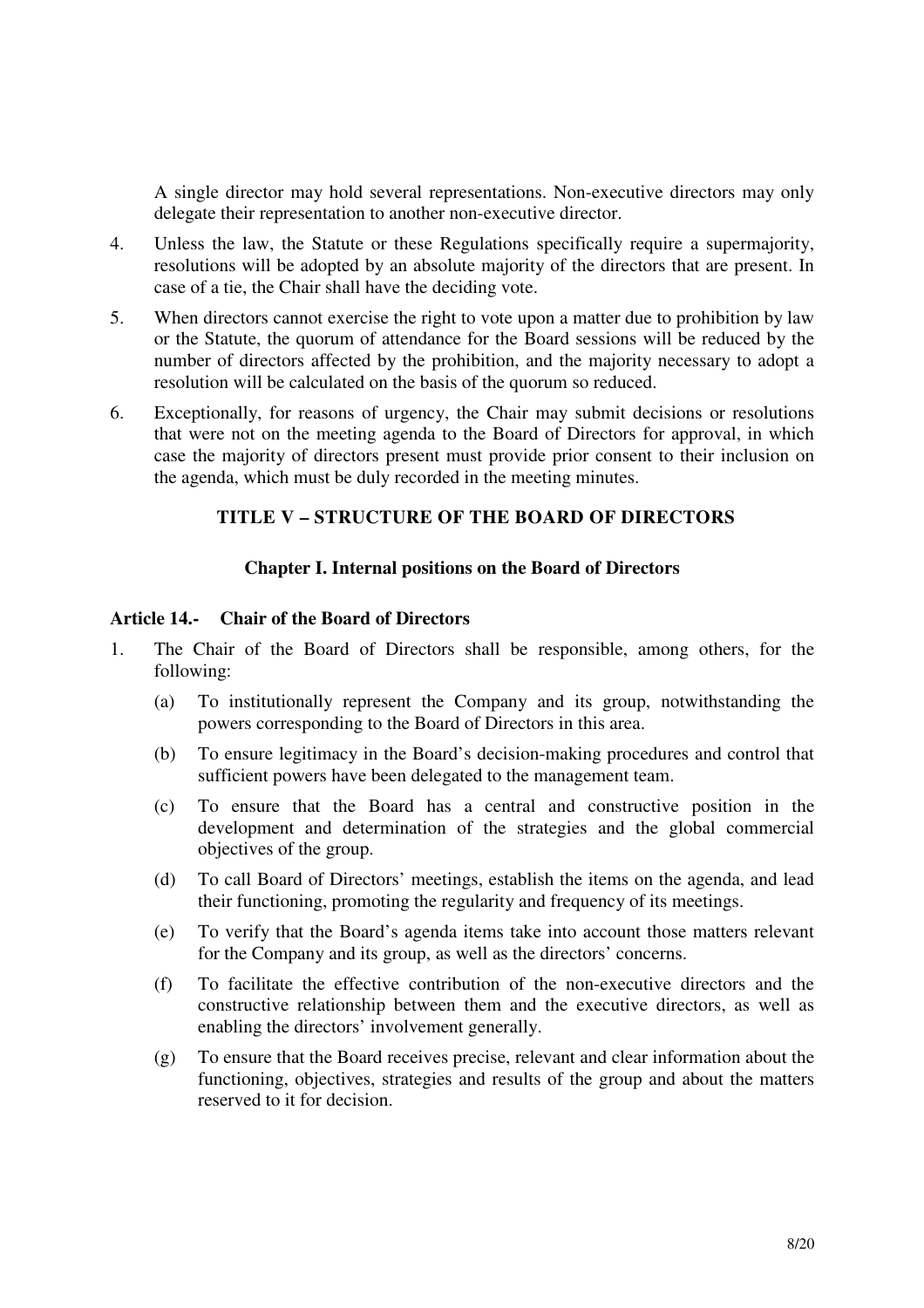- (h) To identify and secure the development needs of individual directors as well as of the Board of Directors as a whole, with the assistance of the Secretary of the Board.
- (i) To coordinate the work performed by the different committees of the Board and regular assessments of the Board and its members.
- (j) To act as an information channel providing the means and sources required to do so – between the Board, its Committees, the directors and the managers and employees of the Company and, in general, within the Company's group.
- (k) To promote, with the assistance from the Secretary of the Board, the highest standards of integrity, probity and corporate governance in the whole group, and, especially, with respect to the Board.
- (l) To endorse the minutes, certificates and other documents related to the resolutions of the General Shareholders' Meeting, the Board of Directors and, if applicable, the Committees that he/she chairs.
- 2. The Chair can be re-elected as a member of the Board, by a resolution of the General Shareholders' Meeting, and thereby continue as Chair without the need for a new election, notwithstanding the Board's power to remove him/her.
- 3. The Board of Directors may appoint a Vice-Chairman to assist the Chairman of the Board of Directors or replace him/her when he/she is absent, unable to act or ill.

#### **Article 15.- Secretary of the Board**

1. The Secretary shall ensure: the formal and substantive legality of all actions taken by the Board; observance of the good governance recommendations adopted by the Company; and observance and regular review of governance procedures and rules.

The Secretary must organise the sending of the notice of call for the Board of Directors' meetings at the request of the Chair of the Board.

- 2. The Board of Directors may appoint a Vice-Secretary to assist the Secretary of the Board of Directors or replace him/her when he/she is absent, unable to act or ill.
- 3. Should the Secretary and the Vice-Secretary of the Board be absent, unable to act or ill, they may be replaced by the director appointed by the Board itself from among the directors present at the meeting in question.
- 4. The Secretary and, if applicable, the Vice-Secretary shall be members of the Board of Directors, even if they do not hold the position of directors.
- 5. The Secretary of the Board will also act as the secretary of all the Board's Committees.

#### **Article 16.- Lead Independent Director**

- 1. The Board of Directors will appoint a Lead Independent Director among its independent directors, who will be specifically empowered to:
	- (a) Give voice to the concerns of the non-executive directors and to bring them together when he/she deems it appropriate to do so.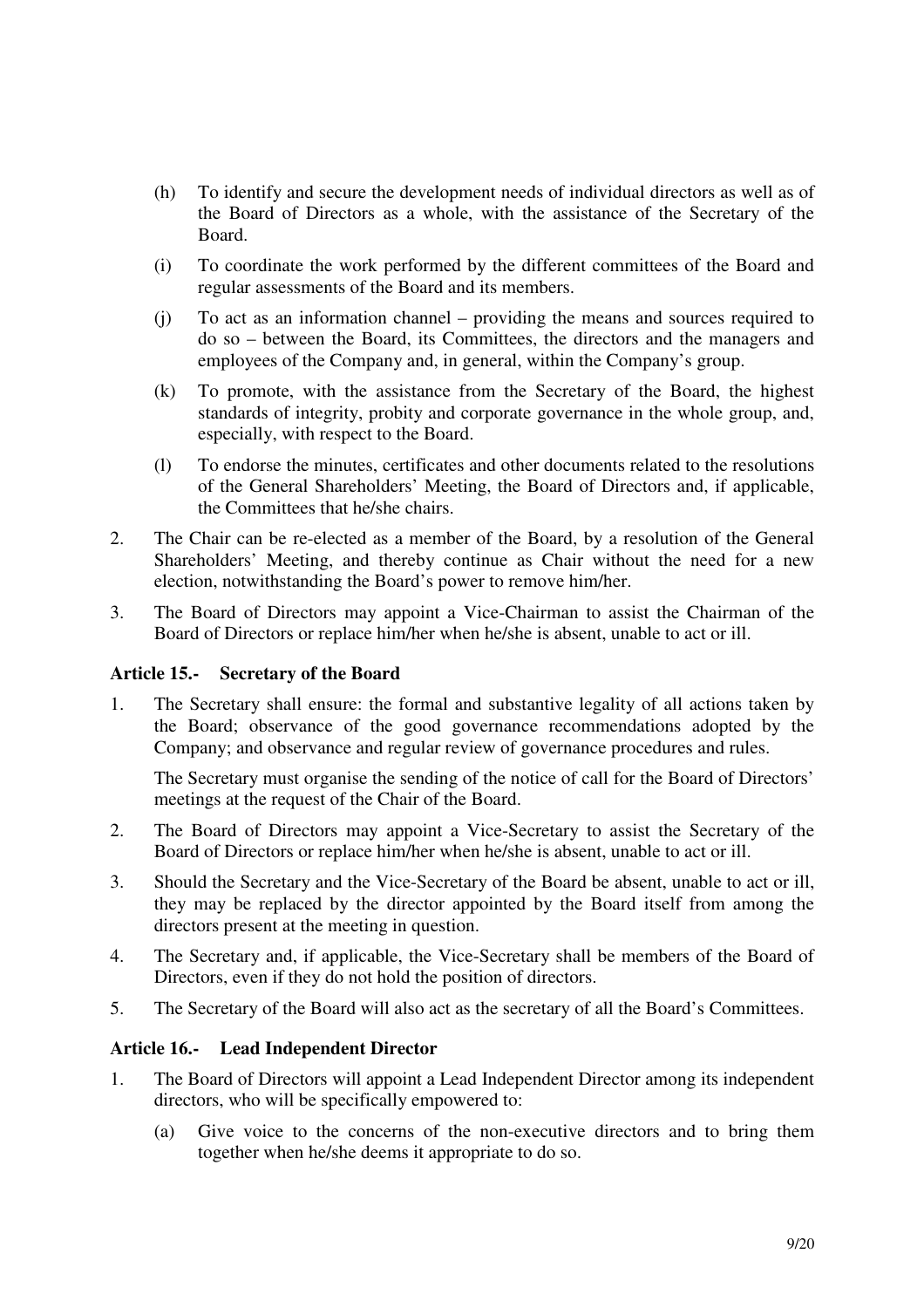- (b) Request the call of the Board of Directors or the inclusion of new items on the agenda in a session of the Board which has already been called.
- (c) Lead the regular assessment of the Chair of the Board of Directors.
- 2. The Lead Independent Director will be appointed for an indefinite term and with the executive directors' abstention.

#### **Chapter II. Delegated and Advisory Bodies**

#### **Article 17.- Committees of the Board of Directors**

- 1. Notwithstanding the delegations of powers made on an individual basis, where applicable, in favour of the Chief Executive Officer or any other director, and of its power to create Delegated Committees for specific activity areas, the Board of Directors must create, and delegate general decision powers to, an Executive Committee.
- 2. The Board may also create committees with supervisory, information, advisory and proposal powers in the areas within its responsibility. In any case, the Board must create an Audit Committee and an Appointments and Remuneration Committee.

#### **Article 18.- Executive Committee**

- 1. The Executive Committee shall consist of a minimum of three and a maximum of five directors, in similar proportions to their weight on the Board of Directors. At least twothirds of Board members actually in office must vote in favour to appoint members of the Executive Committee.
- 2. The Chair and Secretary of the Board of Directors shall be Chair and Secretary, respectively, of the Executive Committee, which may also be attended by the Vice-Secretary.
- 3. The Executive Committee meetings shall be quorate when attended, in person or by proxy, by one half plus one of the members.
- 4. The members will step down from the Executive Committee when they retire as Directors or whenever else so resolved by the Board. The Board of Directors shall promptly fill any vacancies.
- 5. The Board of Directors will permanently delegate all of its powers to the Executive Committee, save any which may not be delegated according to law, the Statute or these Regulations.
- 6. The Executive Committee shall meet as and when called by the Chair or requested by the majority of its members. The Secretary shall record the resolutions adopted in the meeting minutes, a copy of which shall be made available to the Board members. The Board shall be informed of all such resolutions at its next meeting.
- 7. The Executive Committee shall inform the Board of Directors about the important matters and decisions adopted in its sessions.
- 8. These Regulations concerning the Board of Directors procedures and actions shall be applicable to the Executive Committee insofar as they can be.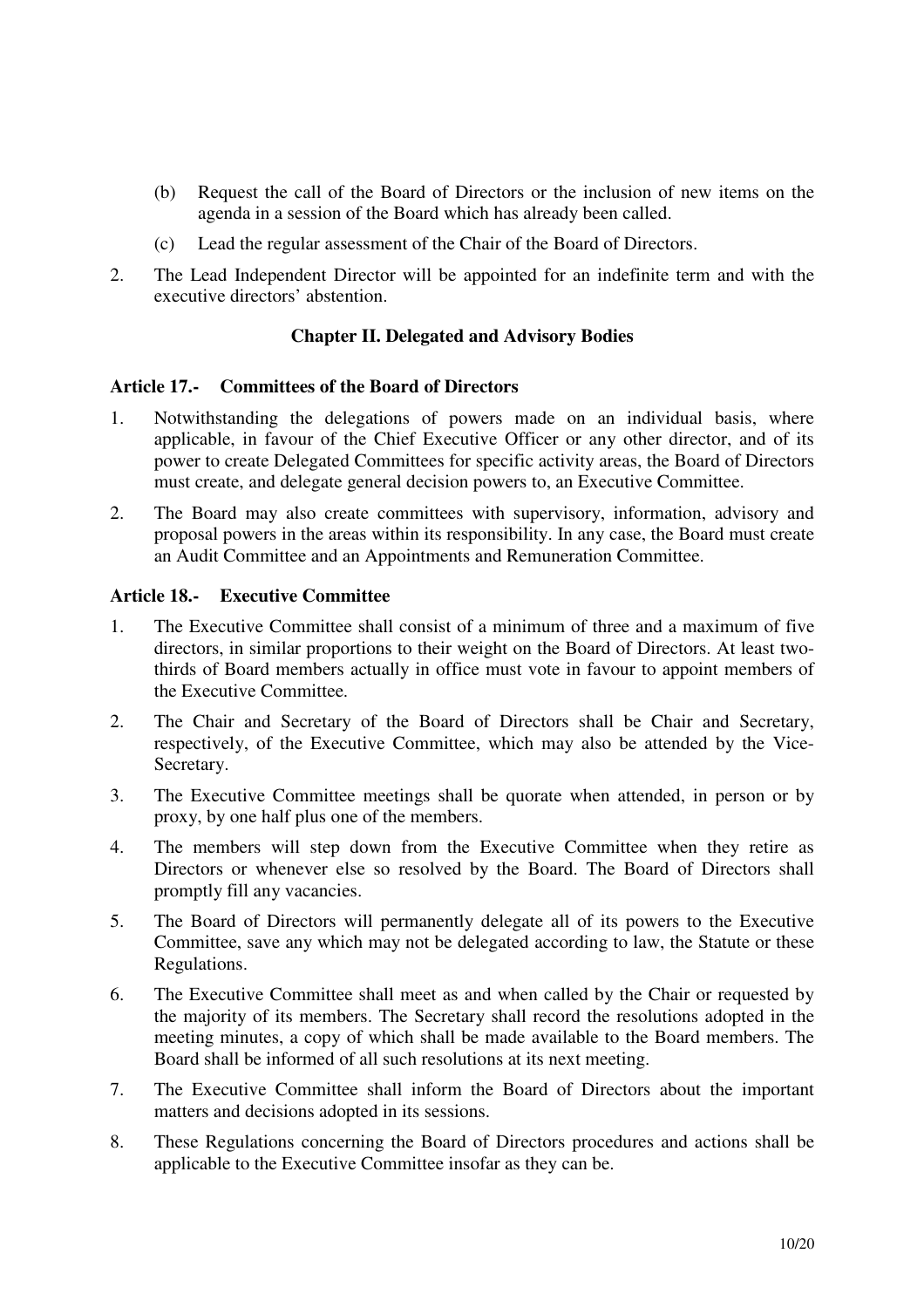#### **Article 19.- Audit Committee**

- 1. The Audit Committee will be made up of a minimum of three and a maximum of five directors, and shall be chaired by whoever among them is appointed by the Board of Directors, as long as he/she is an independent director.
- 2. All of the Audit Committee members will be appointed by the Board of Directors and shall be non-executive directors, the majority of whom, at least, must be independent directors. At least one of them must be appointed based on his/her knowledge and experience in accounting, auditing or both. The Audit Committee members, as a group, must have the relevant know-how regarding the industry that the entity subject to the audit belongs to.
- 3. The Chair of the Audit Committee will exercise his/her office for four years, and may not be re-elected until at least one year after his/her removal has elapsed.
- 4. The Audit Committee will at least have the following responsibilities, which are:
	- (a) To report, through its Chair, to the General Shareholders' Meeting on questions raised by the shareholders regarding matters within its remit, and explain the audit's results and how it contributed to the integrity of the financial information and the Audit Committee's role in this process.
	- (b) To oversee the effectiveness of the Company's internal control system, the internal audit, and the risk management system and discuss with the accounting auditor the significant weaknesses of the internal control system revealed in the course of the audit, while maintaining its independence. For such purposes, the Committee may, if appropriate, submit recommendations or motions to the Board of Directors, with the relevant term for follow-up.
	- (c) To assist the Board to oversee the process for preparing and disclosing mandatory financial information regarding the Company and submit recommendations or motions to the Board of Directors for the purposes of safeguarding the integrity of such financial information.
	- (d) To propose motions regarding the recruitment, appointment, re-election and replacement of the accounting auditor to the Board of Directors, taking charge of the recruitment process, as well as the terms and conditions of the agreement to be executed with him/her, the scope of his/her professional mandate, the renewal or not of their mandate and where appropriate, regularly gather information about the audit plan and its implementation, while preserving its independence in the performance of its duties.
	- (e) To liaise with the auditor to receive information on: matters that could represent a threat to its independence; any matter related to the implementation of the audit process; and, where appropriate, the authorisation of any services, other than those forbidden under the terms of the applicable audit regulations, and other communications envisaged by these regulations.

In any event, the Audit Committee must receive, annually from the accounting auditor: written confirmation of its independence regarding the entity or those entities that it has direct or indirect links to; information on any additional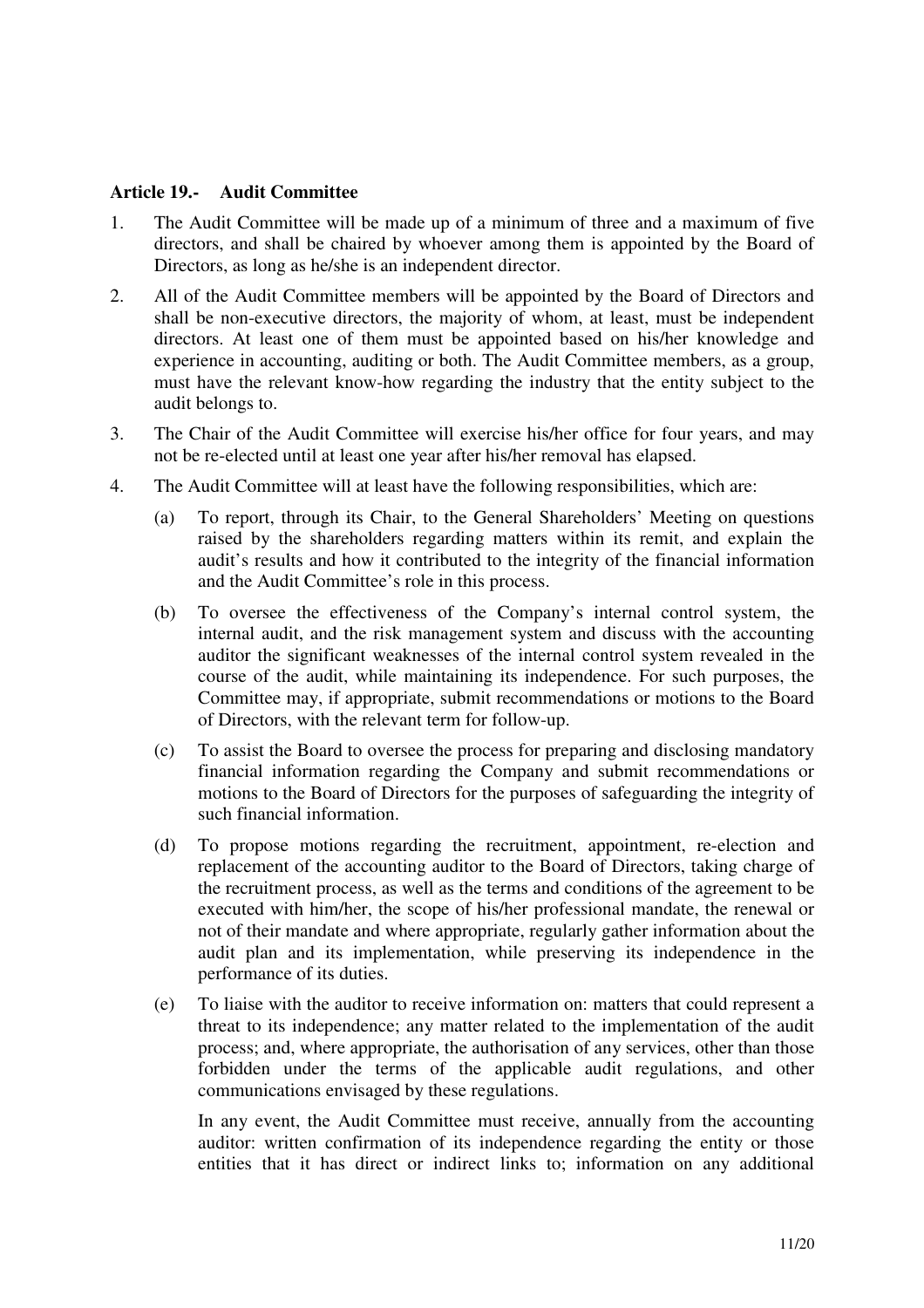services rendered of any kind and the relevant fees received by the auditor or persons, natural or legal, related to the auditor, from the abovementioned entities, pursuant to the provisions of the prevailing audit regulations.

- (f) To issue, annually prior to the issue of the audit report, a report expressing an opinion on whether the independence of the accounting auditor has been jeopardised. Such report must include a reasoned assessment of the provision of each and every additional service referred to in the foregoing paragraph (other than the legal audit), individually and as a whole, and in relation to the independence system or the audit regulations.
- (g) To advise the Company's Board of Directors, in advance, of all of the topics covered by law, the Statute and these Regulations, and namely, of:
	- (i) The financial information that the Company must disclose on a regular basis;
	- (ii) The creation or acquisition of interests in special purpose vehicles or entities resident in countries or territories considered to be tax havens; and
	- (iii) Any transactions with related parties.
- 5. The Company's internal auditing services will depend on the Board of Directors, to which they will report. Notwithstanding this, the Company's internal auditing services will satisfy the information requirements received from the Audit Committee in the exercise of their duties.
- 6. The Audit Committee must meet at least four times a year and can meet as many times as it is called by its own resolutions or by its Chair. The Chair is obliged to attend the Audit Committee's meetings and to collaborate and give access to the information that any member of the management team or the employees of the Company may have. The Audit Committee can require the accounting auditor to attend its meetings. One of the Audit Committee's meetings must be held to assess the efficiency and compliance with the Company's corporate governance rules and procedures and prepare the financial information that the Board has to approve and include within the public annual documentation.
- 7. The Audit Committee shall be validly quorate when the majority of its members, present or represented, attend. The resolutions shall be adopted by the majority of the attending members, present or represented.
- 8. The Audit Committee may seek the advice of external experts up to the amount approved by the Board, and in excess with the authorization of the Board.
- 9. In the absence of a specific rule, to the extent that it is not incompatible with its nature, the provisions of these Regulations regarding the functioning of the Board of Directors will be applicable to the Audit Committee.

# **Article 20.- Appointments and Remuneration Committee**

1. The Appointments and Remuneration Committee shall be made up of no less than three and not greater than five non-executive directors, at least two of which must be independent directors.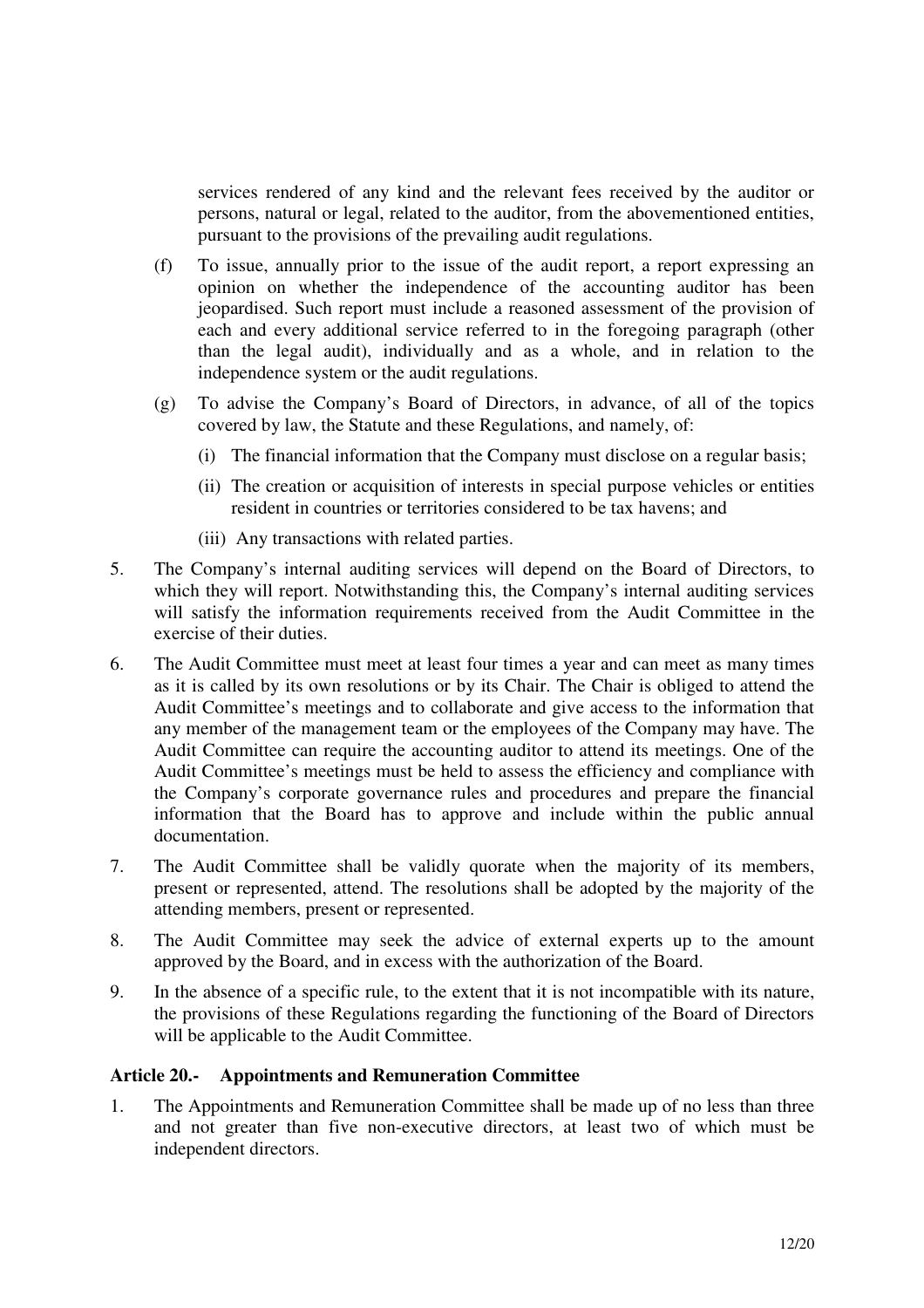- 2. The Board of Directors shall endeavour to ensure that the members, and in particular the Chair, of the Appointments and Remuneration Committee have the appropriate knowledge, qualifications and expertise to discharge the duties entrusted to them.
- 3. The Appointments and Remuneration Committee shall appoint the Chair out of its members. The Chair must be an independent director.
- 4. Notwithstanding other tasks the Board of Directors may entrust to it, the Appointments and Remuneration Committee shall have the following basic responsibilities:
	- (i) To assess the qualifications, knowledge and experience required for the Board of Directors. For such purposes, to define the functions and qualifications required from candidates who must fill each vacancy and evaluate the exactly amount of time and dedication required for them to effectively discharge their duties;
	- (ii) Submit proposals on independent directors to be appointed by co-option to the Board of Directors for it to put for decision before the General Shareholders' Meeting, as well as the proposals for the re-election or removal of said directors;
	- (iii) To issue a report regarding proposals to appoint the remaining directors for their appointment by co-option or to be submitted to the General Shareholders' Meeting, as well as the proposals for their re-election or removal;
	- (iv) To inform the Board of Directors about the appointment, re-election and removal of internal positions on the Company's Board of Directors;
	- (v) To issue a report regarding the motions to appoint and to remove senior executives (including, for this purposes, the brand and area managers) and the basic terms of their contracts;
	- (vi) To inform the Board about gender diversity matters and, particularly, to ensure that the selection procedures for directors and senior executives do not implicitly bias female candidates;
	- (vii) To propose to the Board of Directors: (a) the remunerations policy for the directors and general managers or for those who have senior management functions and report directly to the Board of Directors, committees or the Chief Executive Officers; (b) the individual remuneration for the executive directors and the other conditions of their contracts, ensuring that they are followed; and (c) the basic conditions of senior executive contracts;
	- (viii) To analyse, pose and periodically review the remuneration policy applied for senior executives and the management team, including the remuneration packages with shares and their application, and ensure that it is proportionate to that paid to the other directors and members of the management team and to other personnel of the Company;
	- (ix) To ensure the compliance with the remuneration policy established by the Company;
	- (x) To review and arrange for the succession of the Chair of the Board of Directors and of the Company's Chief Executive Office and, where appropriate, to propose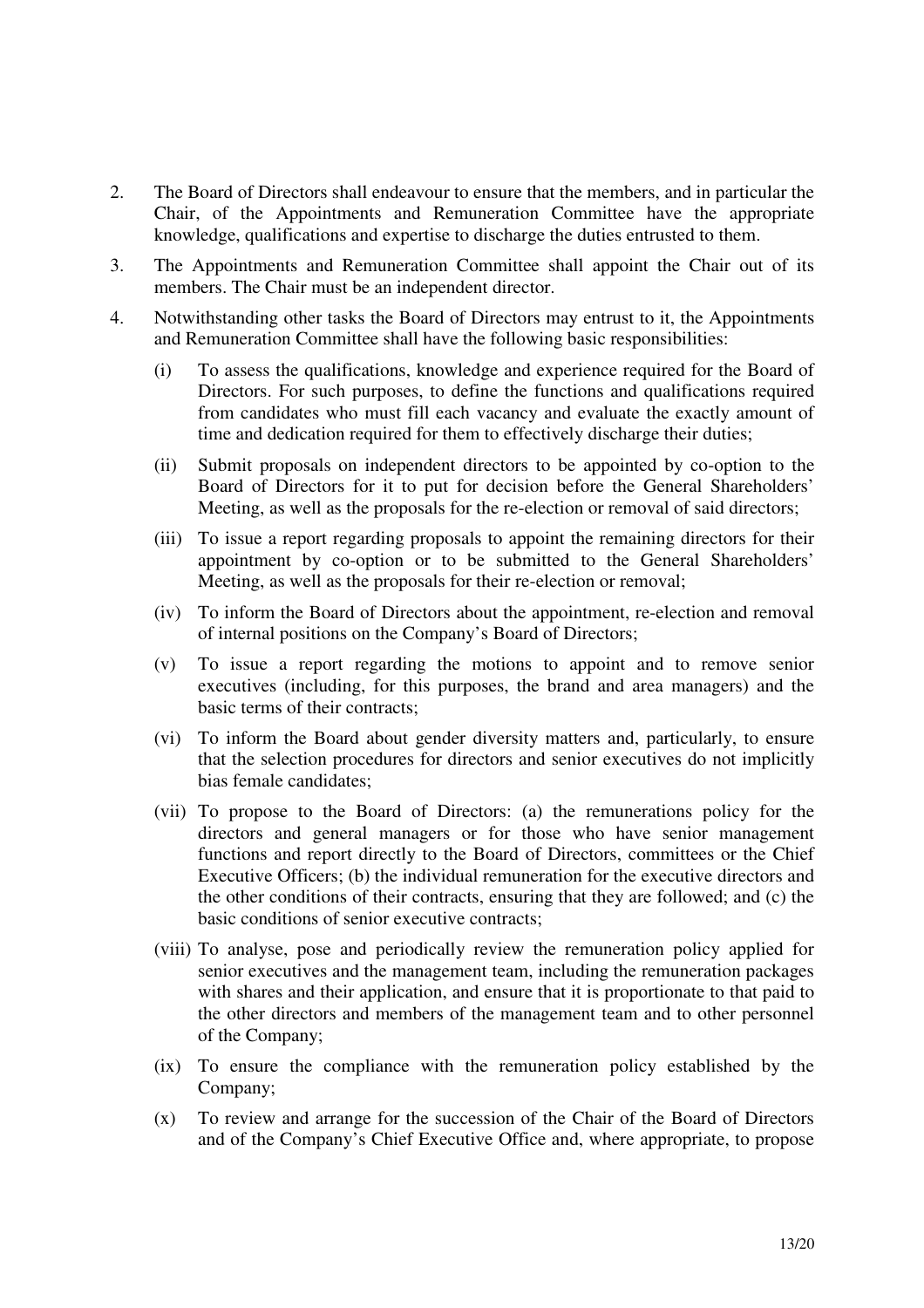motions to the Board of Directors for such succession to take place in an orderly and well-planned manner;

- (xi) To inform the shareholders about the exercise of its functions, attending the General Shareholders' Meeting for this purpose; and
- (xii) To assist the Board in the elaboration of the report about the remuneration policy and submit to the Board any other remuneration reports foreseen in these Regulations, verifying the information about the directors and senior executives' remuneration established in different corporate documents, including the annual report on directors' remuneration.
- 5. The Appointments and Remuneration Committee shall meet each time the Chair deems it necessary. The Chair will call a meeting whenever a report is issued or proposals need to be adopted and, in any case, whenever it is suitable for the successful performance of its functions.
- 6. The Appointments and Remuneration Committee shall be validly quorate when the majority of its members, present or represented, attend. The resolutions shall be adopted by the majority of the attending members, present or represented.
- 7. The Appointments and Remuneration Committee may seek the advice of external experts up to the amount approved by the Board, and in excess with the authorization of the Board.
- 8. In the absence of a specific rule, to the extent that it is not incompatible with its nature, the provisions of these Regulations regarding the functioning of the Board of Directors will be applicable to the Appointments and Remuneration Committee.

#### **Article 20bis.- Health and Safety Committee**

- 1. The Health and Safety Committee shall be made up of no less than three and not greater than five non-executive directors, at least two of which must be independent directors.
- 2. The Board of Directors shall endeavour to ensure that the members, and in particular the Chair, of the Health and Safety Committee have the appropriate knowledge, qualifications and expertise to discharge the duties entrusted to them.
- 3. The Health and Safety Committee shall appoint the Chair out of its members. The Chair must be an independent director.
- 4. Notwithstanding other tasks the Board of Directors may entrust to it, the Health and Safety Committee shall have the following basic responsibilities:
	- (i) Reviewing, monitoring and recommending to the Board, the Company's health and safety risk management framework and policies;
	- (ii) Reviewing and recommending to the Board for approval strategies for achieving the Company's health and safety objectives;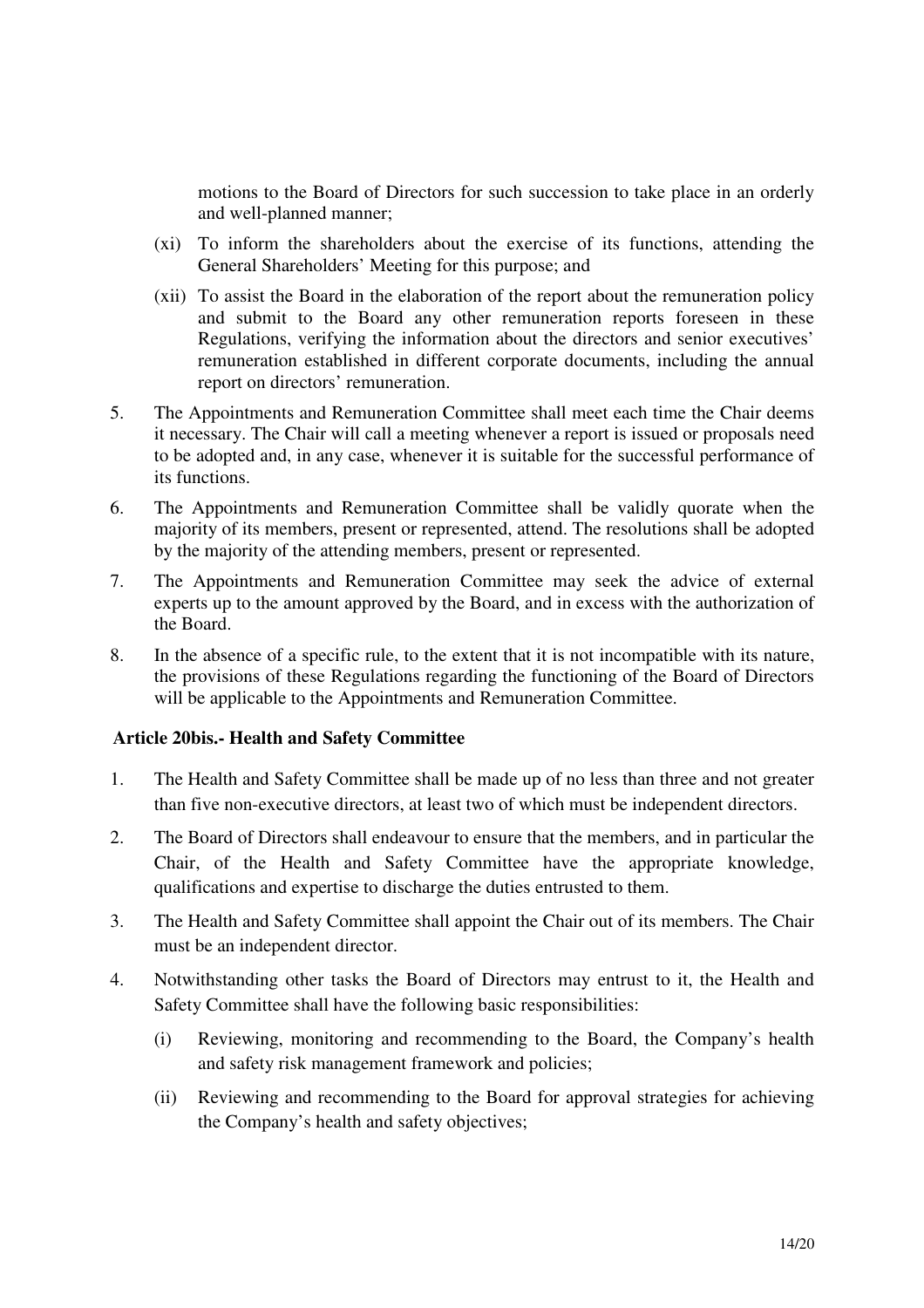- (iii) Reviewing and recommending to the Board for approval targets for health and safety performance and assessing performance against those targets;
- (iv) Monitoring the Company's compliance with its health and safety policies and the relevant health and safety laws;
- (v) Ensuring that the systems used to identify and manage the Company's health and safety risks are fit-for-purpose, being effectively implemented, regularly reviewed and continuously improved.
- (vi) The Committee must ensure that the Board is properly and regularly informed and updated on matters relating to health and safety risks;
- (vii) Seeking assurance that the Company is effectively structured to manage health and safety related risks, including having competent workers, adequate communication procedures and proper documentation;
- (viii) Reviewing and recommending to the Board regarding the appropriateness of resources available for operating the health and safety management systems and programmes; and
- (ix) Reviewing and monitoring all health and safety related incidents / issues and the actions taken by the Board to prevent recurrence. To ensure the compliance with the remuneration policy established by the Company.
- 5. The Health and Safety Committee shall meet each time the Chair deems it necessary. The Chair will call a meeting whenever a report is issued or proposals need to be adopted and, in any case, whenever it is suitable for the successful performance of its functions.
- 6. The Health and Safety Committee shall be validly quorate when the majority of its members, present or represented, attend. The resolutions shall be adopted by the majority of the attending members, present or represented.
- 7. The Health and Safety Committee may seek the advice of external experts up to the amount approved by the Board, and in excess with the authorization of the Board.
- 8. In the absence of a specific rule, to the extent that it is not incompatible with its nature, the provisions of these Regulations regarding the functioning of the Board of Directors will be applicable to the Health and Safety Committee.

# **Article 21.- Chief Executive Officer**

The Board of Directors, upon a proposal of the Chair thereof, after a report from the Appointments and Remuneration Committee and with the favourable vote of at least twothirds of the directors, may appoint one or more Chief Executive Officers (C*onsejeros Delegados*) with the powers it deems appropriate and which may be delegated pursuant to law and the Statute.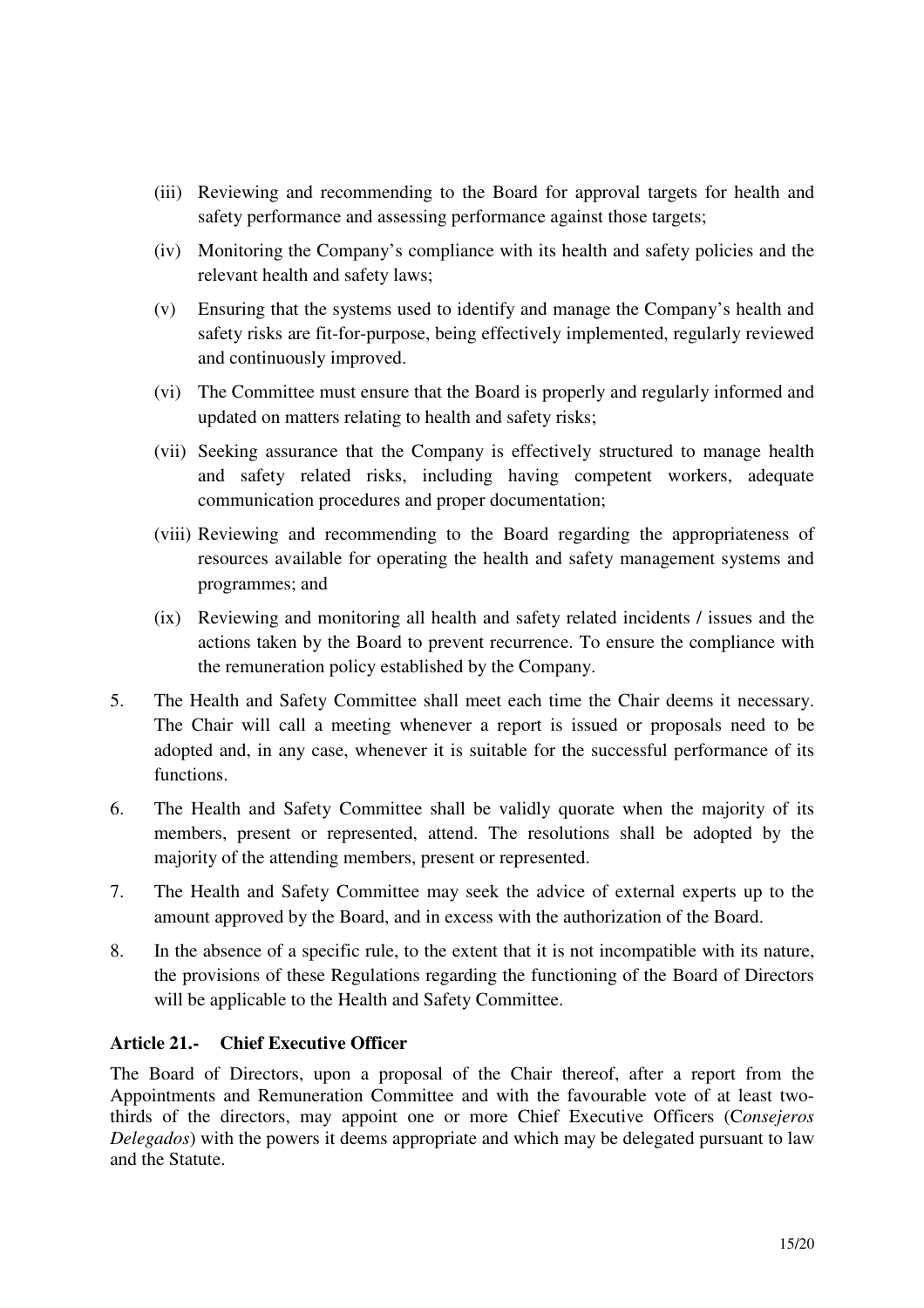# **TITLE VI – DIRECTOR DUTIES**

#### **Article 22.- General duty of due diligence**

- 1. The directors' function is to promote, guide and control the management of the Company. In carrying out their duties, directors have to act with the diligence of a prudent business person, taking into account the nature of the role and the duties under their responsibility.
- 2. Directors must have appropriate dedication and must adopt the necessary measures for the Company's good management and control.
- 3. When carrying out their duties, directors have the duty and the right to demand and seek from the Company, the relevant information necessary for them to comply with their obligations.
- 4. The duty of due diligence specifically obliges directors:
	- (a) To be sufficiently informed about the Company's affairs and its group and adequately prepare meetings of the Board and any other committees to which they belong.
	- (b) To collaborate and participate actively in the Board's functions, attend meetings, unless just cause exists, and give their responsible opinion and vote. Unless there is a justified reason preventing it, the directors who are unable to attend the meeting to which they have been called, shall nominate in written another director as their proxy, and, if possible, give instructions to the director who has to represent them regarding how they intend to vote.
	- (c) Dedicate the appropriate time and effort to their duties on the Board of Directors in order to perform them effectively.
	- (d) Oppose resolutions that are contrary to the law, the Statute or the Company's interest.
	- (e) Undertake any specific task assigned to them by the Board of Directors reasonably falling within their commitment of dedication.
	- (f) Not form part of more than four other listed companies' boards of directors. To these effects, all of the companies' boards of directors belonging to the same group will be considered to have one single mandate as well as those holding board memberships as proprietary directors proposed by a company of the same group even if the stock held in the company, or the level of control, may not qualify that company to be considered as part of the group.

Exceptionally and provided there is a just cause, the Board may exempt the directors from this prohibition. In addition, directors shall inform the Appointments and Remuneration Committee of any material changes in their professional situation and any that may affect the nature or condition by virtue of which they have been appointed as a director.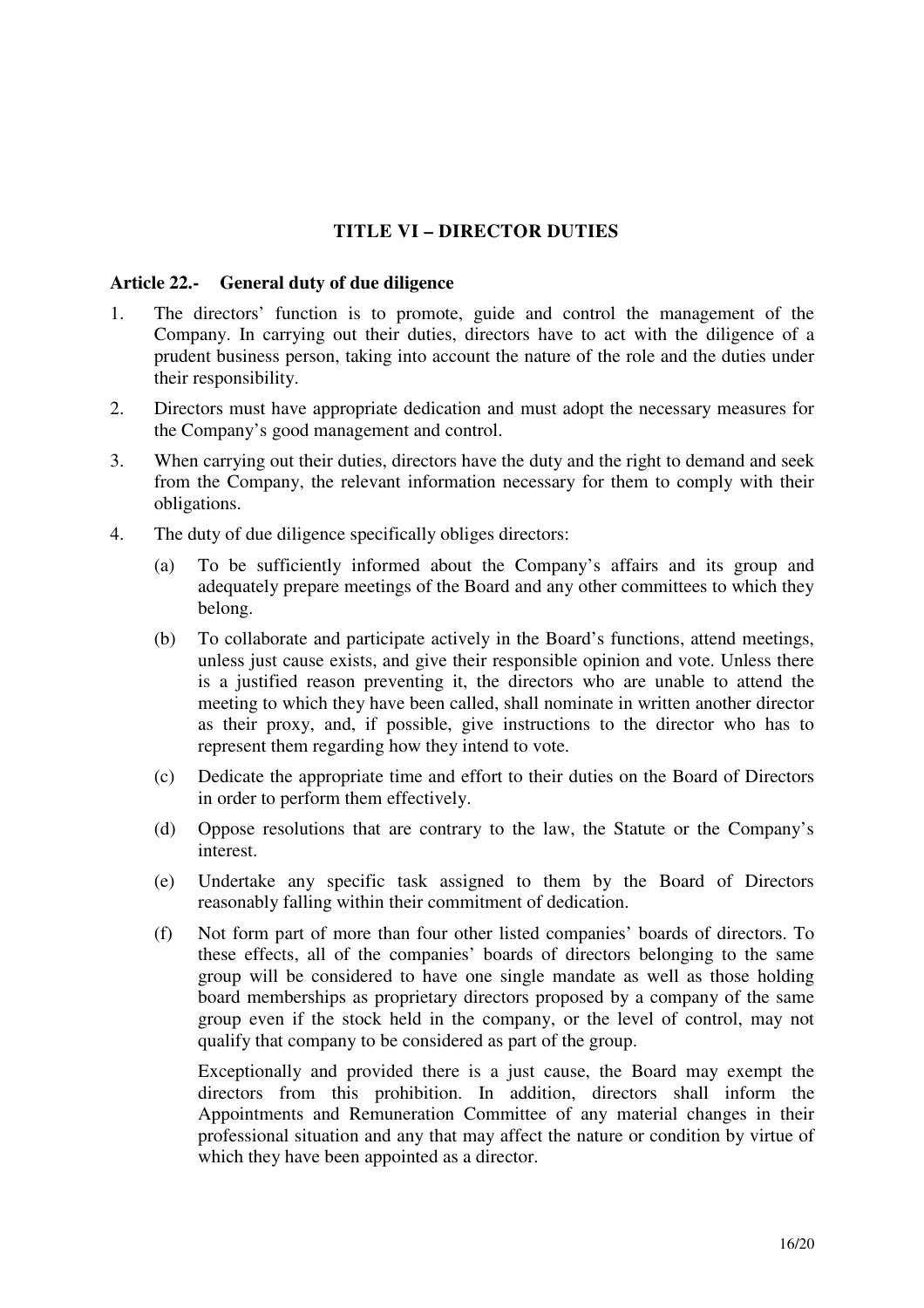#### **Article 23.- Duty of loyalty**

- 1. Directors must perform their roles as loyal representatives, operating in good faith and in the Company's best interest. This requirement involves, among others, the duties outlined in the proceeding paragraphs.
- 2. Directors must refrain from exercising their powers for purposes other than those for which they have been granted.
- 3. Directors must keep deliberations of the Board of Directors and of the committees to which they belong secret and refrain, in general, except in case of express Board resolutions in this regard, from making declarations to the public media and from revealing the information to which they had access while serving as a director to any third party.

The confidentiality obligation will apply even when directors have left their post.

Directors must also refrain from participating in the deliberation and voting on agreements or decisions in which they, or a related person, as described in the Companies Law, has a direct or indirect conflict of interest. The foregoing obligation to abstain shall exclude those agreements or decisions which affect them in their standing as director, such as their designation for, or release from, roles on the Board of Directors or others of similar significance.

- 4. Directors must adopt the necessary measures to avoid the occurrence of situations in which their interests, whether on their own or those of another, might enter into conflict with the corporate interest and their duties to the Company.
- 5. Breach of the duty of loyalty shall result in the director being obliged to compensate the damages caused to the corporate assets and to return the unjust enrichment obtained.

#### **Article 24.- Conflicts of interest and non-compete obligation**

- 1. Particularly, the obligation to refrain from being involved in conflicts of interest established under paragraph 4 above, obliges the directors to refrain from:
	- (a) Carrying out transactions with the Company, except when they are part of the Company's ordinary business, are carried out under normal market conditions and are of little significance, with these being understood to be those involving information that is not required to express a true image of the Company's property, financial situation and results.
	- (b) Using the Company's name or adducing their standing as director to have undue influence when carrying out private transactions.
	- (c) Making use of the corporate assets, including the Company's confidential information, for private ends.
	- (d) Taking advantage of the Company's business opportunities.
	- (e) Obtaining advantages or remuneration from third parties other than the Company or its group, associated to the discharge of their duties, other than minor matters of mere courtesy.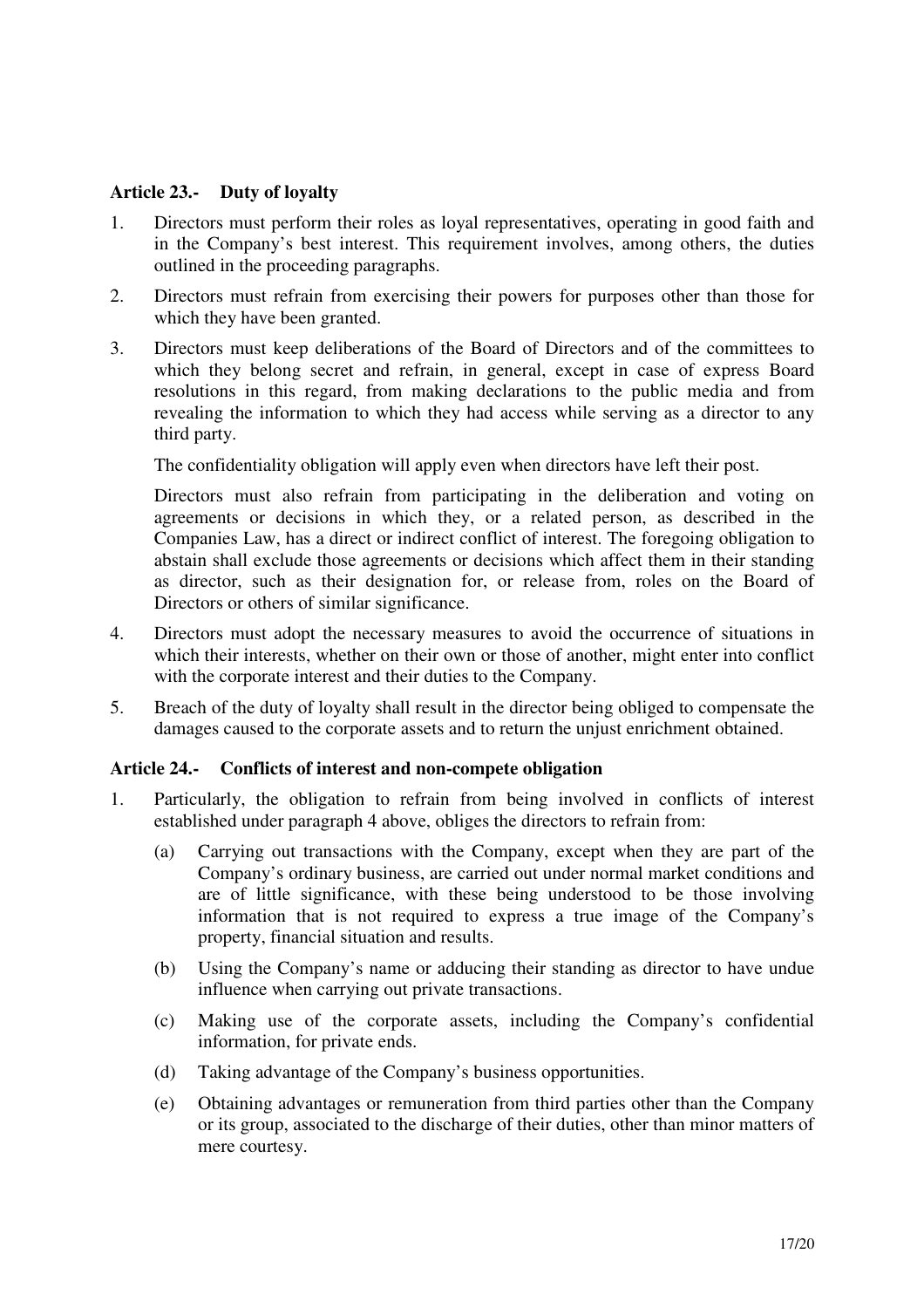- (f) Carrying out activities on their own, or another's, behalf which entail effective competition, whether currently or potentially, or which, in any other way, places them in permanent conflict with the Company's interests.
- 2. The foregoing provisions also apply in the event that the beneficiary of the prohibited acts or activities is related to the director.
- 3. In any event, directors must notify the Board of Directors of any direct or indirect conflict of interest, which they or persons related to them may have with the Company's interests.
- 4. The situations giving rise to the conflict of interest in which the directors are involved will be the object of information in the report.
- 5. The Company may only waive the prohibitions derived from the duty of loyalty in very unusual cases and in accordance with the law.

#### **TITLE VII – INFORMATION FOR DIRECTORS**

#### **Article 25.- Right to counsel and information**

- 1. Directors shall have access to all of the Company's services and may, with the fullest powers, obtain any information and advice they may need to perform their duties. The right to information is extended to the subsidiaries, in Spain or overseas, and shall be channelled through the Chair or Secretary of the Board of Directors. The Chair or Secretary of the Board will attend to all requests from directors by: supplying the information directly; putting the directors in touch with the appropriate persons; or taking such measures as may be necessary for the requested examination.
- 2. Directors shall also be entitled to propose to the Board of Directors, by majority, engaging any legal, accounting, technical, financial, commercial or other advisers as they may consider necessary for the Company's interests, to assist them in the performance of their functions whenever they come up against specific, important, or complex problems relating to their duties.
- 3. The Secretary of the Board must notify the Company's Chair of the proposal. The Board of Directors may withhold its approval if it considers the engagement unnecessary for the performance of the commissioned duties, either in view of its cost (disproportionate to the importance of the problem and the Company's assets and revenues) or if it considers that the technical assistance requested could be adequately given by experts and officers within the Company.
- 4. The Company shall provide any support necessary to enable new directors to rapidly acquire a sufficient knowledge of the Company and its corporate governance rules and organise, if necessary, guidance programs for this purpose. The Company shall also offer training programs and continuous refresher programs for directors whenever circumstances so require.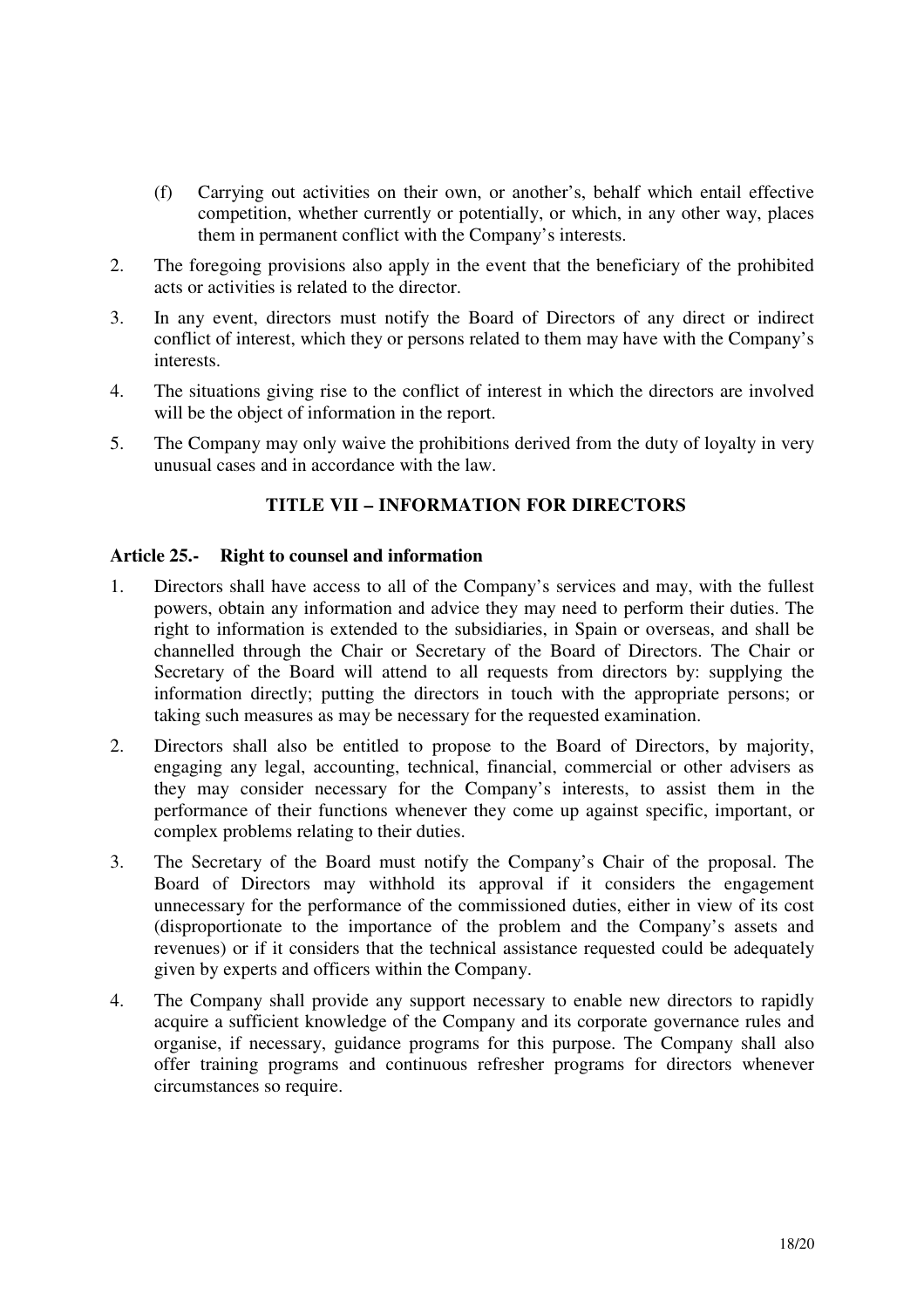#### **TITLE VIII – DIRECTORS' REMUNERATION**

#### **Article 26.- Directors' remuneration**

1. Members of the Board of Directors shall receive, in their capacity as such, remuneration pursuant to the Statute. The maximum yearly amount for the whole of the Board of Directors will be determined by the General Shareholders' Meeting. It will be reviewed and updated according to the factors or criteria established by the General Shareholders' Meeting. The remuneration will include the following items: (i) a fixed payment; and (ii) allowances for effective attendance at the meetings of the Board of Directors and its delegate or advisory committees.

The Board of Directors must, for each financial year, define the method and time of payment. It must also agree upon the exact allocation among its members of the total remuneration prescribed by the Statute, as described in paragraph one above. The allocation may be calculated individually, taking into account: the functions and responsibilities allotted to each director, membership of the Board's committees and any other objective circumstances that the Board of Directors deems relevant.

2. The Board of Directors will determine the remuneration that executive directors will receive for performing the executive functions delegated or entrusted to them by the Board of Directors. This remuneration must be in line with the directors' remuneration policy approved by the General Shareholders' Meeting and be reflected in the contract between the director and the Company required by law.

In particular, and without limitation, the remuneration provided in this section and subject to the remuneration policy referred to above, may include: fixed salaries; variable remunerations (based on reaching business objectives and/or personal performance); equity awards, stock options rights or other securities entitling their holders to obtain shares; severance pay for reasons other than a failure to fulfil duties; pensions; insurance; forecast systems; differed payment plans; and retirement plans consisting of the provision of shares or options for shares of the Company, or which are indexed to the value of shares; established for those members of the Board of Directors who perform executive functions.

3. The Company can purchase civil liability insurance for its directors.

#### **Article 27.- Directors' Remuneration Policy**

- 1. The directors' remuneration policy will be approved by the General Shareholders' Meeting at least once every three years as a separate agenda item in accordance with the applicable legislation.
- 2. The remuneration policy, which must be in line with the remuneration scheme envisaged in these Statute, will establish the maximum annual remuneration payable to all members of the Board of Directors for the purpose of remunerating the Board members, in their capacity as such.
- 3. With respect to the remuneration of executive functions, the remuneration policy will set out: the amount of the fixed annual remuneration and its variation during the period